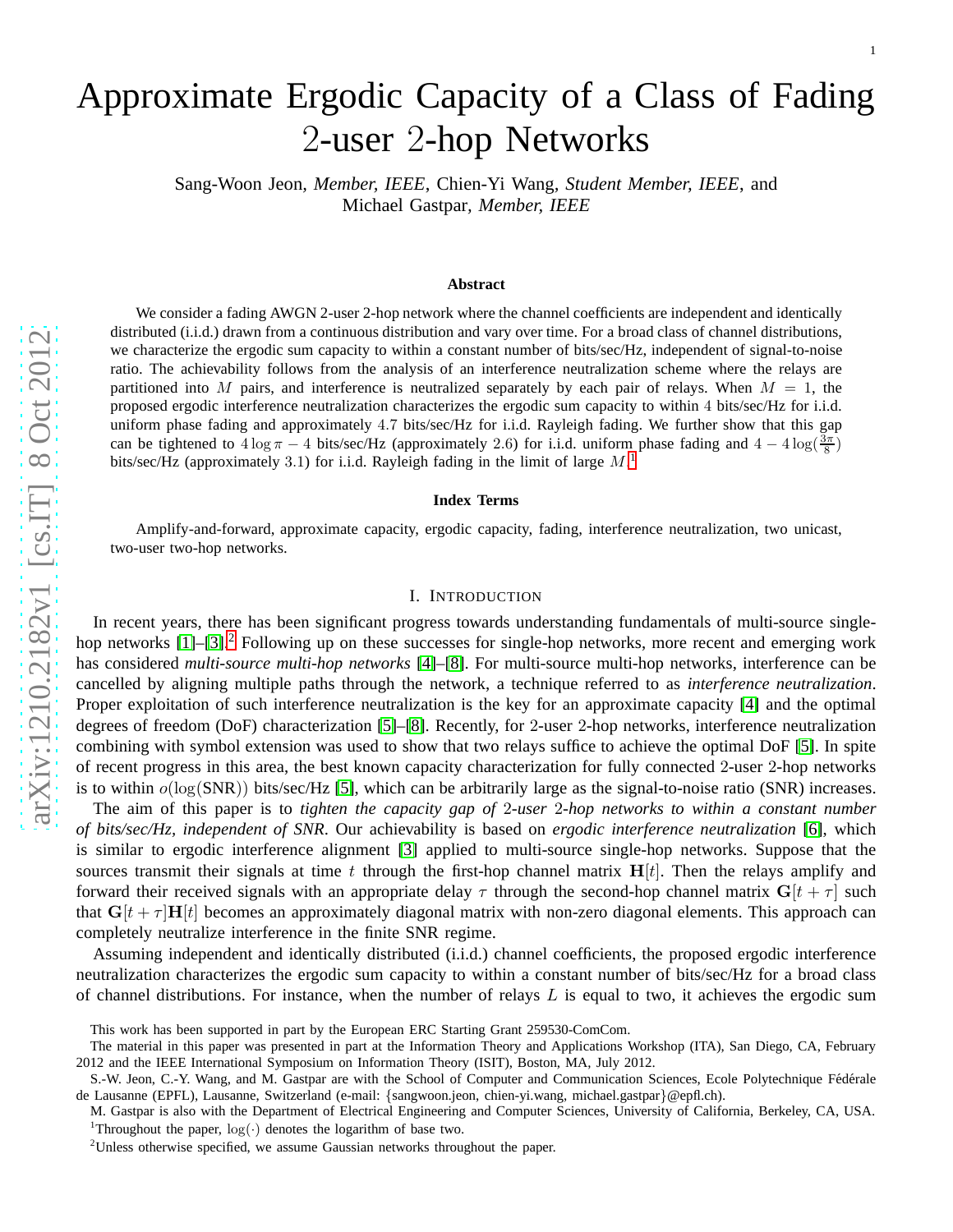<span id="page-1-0"></span>

|                                                 | $K$ -user<br>interference channel | 2-user 2-hop network<br>with 2 relays | $K$ -user 2-hop network<br>with $L$ relays                                        | $K$ -user $K$ -hop network<br>with $K$ relays at each layer |
|-------------------------------------------------|-----------------------------------|---------------------------------------|-----------------------------------------------------------------------------------|-------------------------------------------------------------|
| DoF                                             | $\frac{K}{2}$ [2]                 | 2 [5]                                 | Generally unknown<br>K if $L > K(K-1) + 1$ [9]<br>L if $K \to \infty$ [10]        | Generally unknown<br>$K$ for isotropic fading [6]           |
| Ergodic capacity<br>for uniform<br>phase fading | Exact capacity [11]               | 4 bits/sec/Hz gap                     | Generally unknown<br>2.6 bits/sec/Hz gap<br>if $K = 2$ and $L \rightarrow \infty$ | Unknown                                                     |
| Ergodic capacity<br>for Rayleigh fading         | $1.3K$ bits/sec/Hz gap            | 4.7 bits/sec/Hz gap                   | Generally unknown<br>3.1 bits/sec/Hz gap<br>if $K = 2$ and $L \rightarrow \infty$ | Unknown                                                     |

TABLE I NEW APPROXIMATE CAPACITY RESULTS AND THE EXISTING DOF AND APPROXIMATE CAPACITY RESULTS.

capacity to within 4 bits/sec/Hz for uniform phase fading and approximately 4.7 bits/sec/Hz for Rayleigh fading. As L increases, we narrow the corresponding gap in our analysis. Specifically, this gap is given as  $4 \log \pi - 4$ bits/sec/Hz (approximately 2.6) for i.i.d. uniform phase fading and  $4-4\log(\frac{3\pi}{8})$  bits/sec/Hz (approximately 3.1) for i.i.d. Rayleigh fading in the limit of large L. We also notice that a similar analysis is applicable for the K-user interference channel and show that ergodic interference alignment in [\[3\]](#page-20-1) characterizes the ergodic sum capacity assuming that all sources employ uniform power allocation across time to within  $(\frac{1}{2})$  $\frac{1}{2} \log 6$  K bits/sec/Hz (approximately  $1.3K$ ) for i.i.d. Rayleigh fading. Table [I](#page-1-0) summarizes the new approximate ergodic capacity results of this paper and the existing DoF and approximate capacity results.

#### *A. Related Work*

*1) Degrees of freedom:* In seminal work [\[2\]](#page-20-4), interference alignment has been proposed to achieve the optimal DoF of the K-user interference channel with time-varying channel coefficients. The concept of this signal space alignment has been successfully adapted to various network environments, e.g., see [\[10\]](#page-21-3), [\[12\]](#page-21-5)–[\[18\]](#page-21-6) and the references therein. It was shown in [\[19\]](#page-21-7), [\[20\]](#page-21-8) that interference alignment can also be attained on fixed (not time-varying) interference channels.

In spite of recent achievements on interference channels or multi-source single-hop networks, understanding of multi-source multi-hop networks is still in progress. The work [\[5\]](#page-20-3) has exploited interference alignment to neutralize interference at final destinations, which is referred to as aligned interference neutralization, and showed that the optimal 2 DoF is achievable for 2-user 2-hop networks with 2 relays. This result has been recently generalized to two unicast networks [\[7\]](#page-21-9), [\[8\]](#page-21-0). For more than two unicast, the optimal DoF is in general unknown except for a certain class of networks. For the  $K$ -user 2-hop network with  $L$  relays, interference can be completely neutralized if  $L \geq K(K-1) + 1$  [\[9\]](#page-21-2). Similar concept of ergodic interference alignment has been proposed for interference neutralization in [\[6\]](#page-21-1) showing that ergodic interference neutralization achieves the optimal DoF of  $K$ -user  $K$ -hop isotropic fading networks with  $K$  relays in each layer.

*2) Beyond degrees of freedom:* The DoF discussed previously is a fundamental metric of multi-source networks especially for high SNR, which characterizes capacity to within  $o(\log SNR)$  bits/sec/Hz. Depending on the operational regime, however, the gap of  $o(\log SNR)$  bits/sec/Hz in practice can be significant and achieving the optimal DoF may not be enough. For the 2-user interference channel, for instance, time-sharing between the two users can also achieve the optimal one DoF. On the other hand, a simple Han–Kobayashi scheme can tighten the gap to within one bit/sec/Hz [\[1\]](#page-20-0), which provides an arbitrarily larger rate compared with the time-sharing for a certain operational regime and channel parameters. Consequently, several works have recently established tighter bounds on the gap from capacity [\[4\]](#page-20-2), [\[21\]](#page-21-10)–[\[26\]](#page-21-11) to provide a universal performance guarantee, independent of SNR and channel parameters.

A similar flavor of such bounds on the gap from capacity concerns time-varying channel models. The recently proposed ergodic interference alignment in [\[3\]](#page-20-1) makes interference aligned in the finite SNR regime and, as a result, provides significant rate improvement compared with the conventional time-sharing strategy in the finite SNR regime. Ergodic interference alignment was shown to achieve the ergodic sum capacity of the K-user interference channel for i.i.d. uniform phase fading [\[3\]](#page-20-1). For the K-user finite field interference channel (with time-varying channel coefficients), the idea of ergodic interference alignment was independently proposed by Nazer *et al.* [\[11\]](#page-21-4)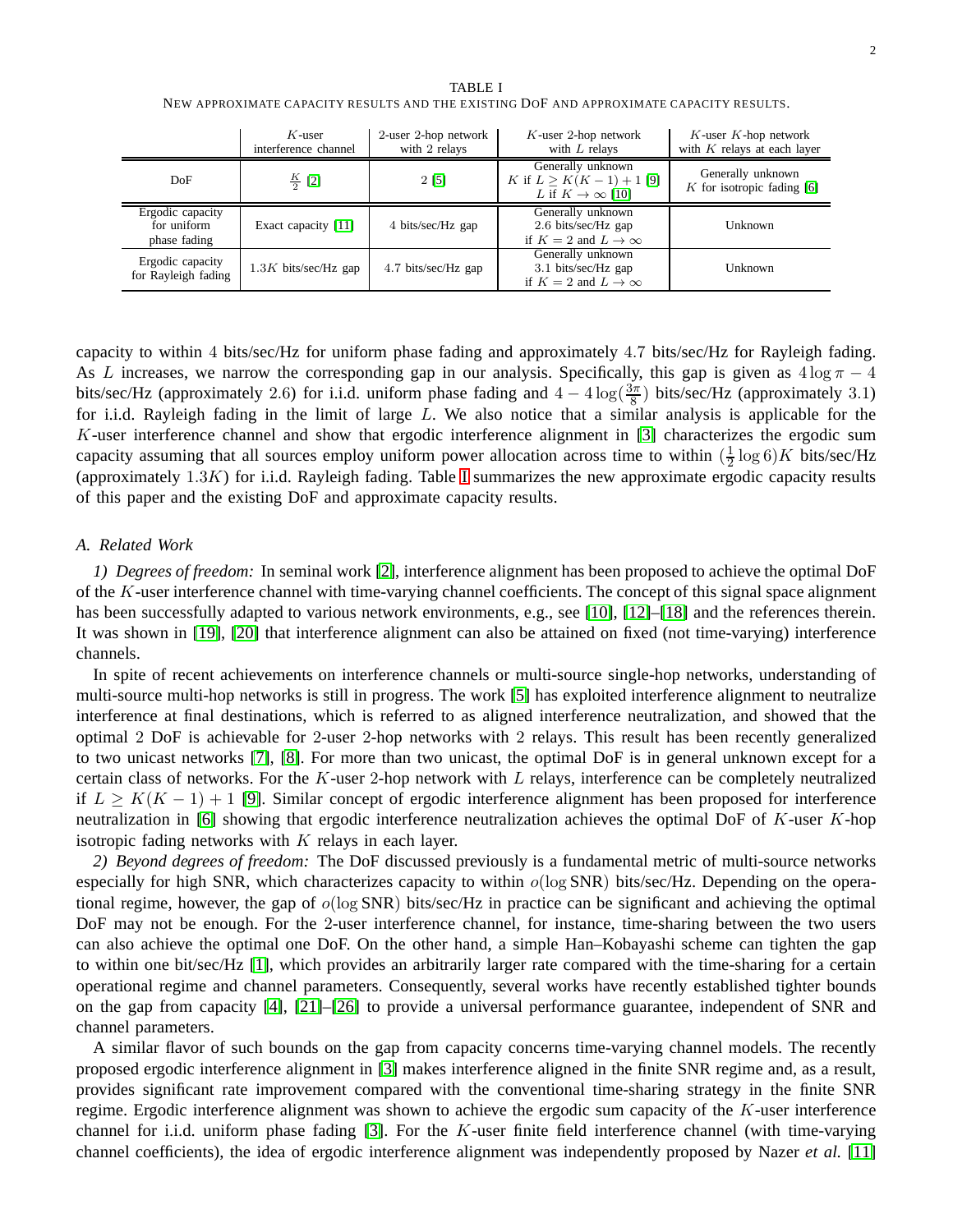<span id="page-2-1"></span>

| or $\mathbf{a}^T$<br>${\bf A}^T$   | Transpose of $A$ (or a)                                                                    |  |  |
|------------------------------------|--------------------------------------------------------------------------------------------|--|--|
| $\mathbf{A}$<br>or $a1$            | Conjugate transpose of $A$ (or $a$ )                                                       |  |  |
| $det(\mathbf{A})$                  | Determinant of A                                                                           |  |  |
|                                    | Identity matrix                                                                            |  |  |
|                                    | $\sqrt{-1}$                                                                                |  |  |
| or $\operatorname{im}(a)$<br>re(a) | Real (or imaginary) part of $a$                                                            |  |  |
| a                                  | Absolute value of $a$                                                                      |  |  |
| $a^*$                              | Complex conjugate of $a$                                                                   |  |  |
| $\boldsymbol{a}$                   | Floor of $a( a  = \max\{x \in \mathbb{Z} x \leq a\})$                                      |  |  |
| $card(\mathcal{A})$                | Cardinality of $A$                                                                         |  |  |
| $CN(\mu,\sigma^2)$                 | Circularly symmetric complex Gaussian distribution with mean $\mu$ and variance $\sigma^2$ |  |  |

TABLE II SUMMARY OF NOTATION

and Jeon and Chung [\[27\]](#page-21-12) in two slightly different versions. In [\[28\]](#page-21-13), ergodic channel pairing was applied to tighten the gap from the ergodic capacity for fading multihop networks showing a gap depending only on the number of nodes in a layer, instead of the total number of nodes in a network.

#### *B. Paper Organization*

The rest of the paper is organized as follows. In Section [II,](#page-2-0) we introduce the fading 2-user 2-hop network model considered in this paper and formally define its ergodic sum capacity. In Section [III,](#page-3-0) we first state the main results of the paper, approximate ergodic sum capacities of fading 2-user 2-hop networks. In Section [IV,](#page-8-0) we explain ergodic interference neutralization and its achievable rate. In Section [V,](#page-12-0) we prove the approximate ergodic sum capacity results in Section [III](#page-3-0) based on the achievability in Section [IV.](#page-8-0) Finally, we conclude in Section [VI](#page-17-0) and refer some technical proofs to the appendices.

# II. PROBLEM FORMULATION

<span id="page-2-0"></span>In this section, we explain our network model and define its sum capacity. Throughout the paper, we will use A, a, and  $A$  to denote a matrix, vector, and set, respectively. The notation used in the paper is summarized in Table [II.](#page-2-1)

#### <span id="page-2-2"></span>*A. Fading* 2*-User* 2*-Hop Networks*

We study the 2-user 2-hop network depicted in Fig. [1](#page-3-1) in which each source wishes to transmit an independent message to its destination with the help of L relays, where  $L \geq 2$ . The input–output relation of the first hop at time  $t$  is given by

<span id="page-2-3"></span>
$$
\mathbf{y}_R[t] = \mathbf{H}[t]\mathbf{x}[t] + \mathbf{z}_R[t],\tag{1}
$$

where

$$
\mathbf{H}[t] = \begin{bmatrix} h_{1,1}[t] & h_{1,2}[t] \\ h_{2,1}[t] & h_{2,2}[t] \\ \vdots & \vdots \\ h_{L,1}[t] & h_{L,2}[t] \end{bmatrix}
$$
(2)

is the  $L \times 2$  dimensional complex channel matrix of the first hop at time t,  $\mathbf{y}_R[t] = [y_{R,1}[t], \cdots, y_{R,L}[t]]^T$  is the  $L \times 1$  dimensional received signal vector of the relays at time  $t$ ,  $\mathbf{x}[t] = [x_1[t], x_2[t]]^T$  is the  $2 \times 1$  dimensional transmit signal vector of the sources at time t, and  $\mathbf{z}_R[t] = [z_{R,1}[t], \cdots, z_{R,L}[t]]^T$  is the  $L \times 1$  dimensional noise vector of the relays at time t. Similarly, the input–output relation of the second hop at time t is given by

<span id="page-2-4"></span>
$$
\mathbf{y}[t] = \mathbf{G}[t]\mathbf{x}_R[t] + \mathbf{z}[t],\tag{3}
$$

where

$$
\mathbf{G}[t] = \left[ \begin{array}{cccc} g_{1,1}[t] & g_{1,2}[t] & \cdots & g_{1,L}[t] \\ g_{2,1}[t] & g_{2,2}[t] & \cdots & g_{2,L}[t] \end{array} \right] \tag{4}
$$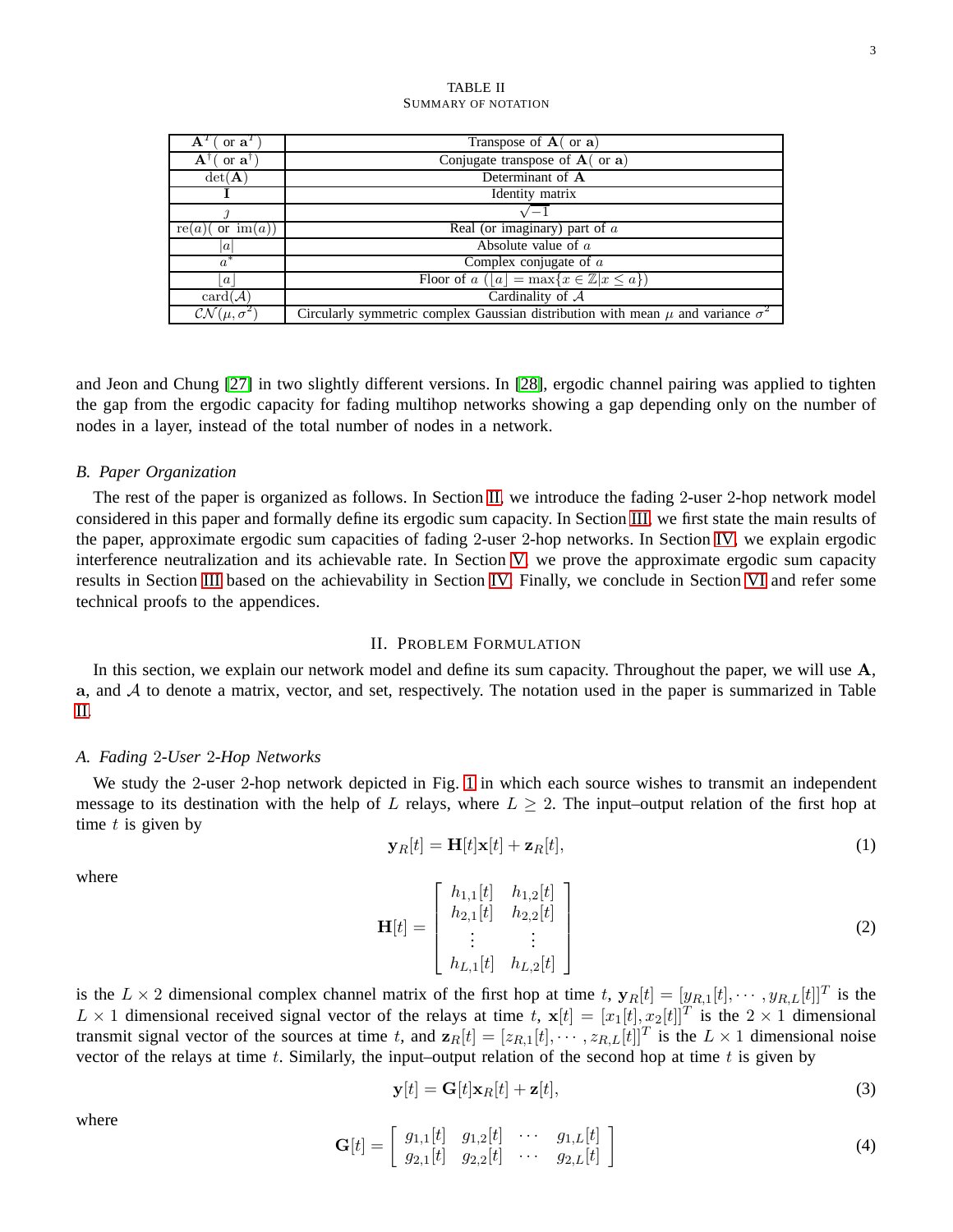

<span id="page-3-1"></span>Fig. 1. Gaussian 2-user 2-hop network with L relays.

is the the  $2 \times L$  dimensional complex channel matrix of the second hop at time t,  $y[t] = [y_1[t], y_2[t]]^T$  is the  $2 \times 1$  dimensional received signal vector of the destinations at time t,  $\mathbf{x}_R[t] = [x_{R,1}[t], \cdots, x_{R,L}[t]]^T$  is the  $L \times 1$ dimensional transmit signal vector of the relays at time t, and  $z[t] = [z_1[t], z_2[t]]^T$  is the  $2 \times 1$  dimensional noise vector of the destinations at time t. We assume that the elements of  $z_R[t]$  and  $z[t]$  are i.i.d. drawn from  $CN(0, 1)$ . Each source and relay should satisfy the average power constraint P, i.e.,  $E[|x_i[t]|^2] \leq P$  for  $i \in \{1,2\}$  and  $\mathsf{E}[|x_{R,j}[t]|^2] \leq P \text{ for } j \in \{1, \cdots, L\}.$ 

We assume that *channel coefficients are i.i.d. drawn from a continuous distribution*  $f(x)$ ,  $x \in \mathbb{C}$ *, and vary independently over time.* Without loss of generality, we assume that  $E[|h_{i,j}[t]|^2] = 1$  and  $E[|g_{j,i}[t]|^2] = 1$  for all  $i \in \{1, \dots, L\}$  and  $j \in \{1, 2\}$ . We further assume that the sources do not know any channel state information (CSI) and the relays and the destinations know global CSI. That is, at time  $t$ , each relay and destination knows  $H[t]$  and  $G[t]$ .

# *B. Ergodic Sum Capacity*

Based on the network model, we consider a set of length-n block codes. Let  $W_i$  be the message of source i uniformly distributed over  $\{1, \dots, 2^{nR_i}\}$ , where  $R_i$  is the rate of source i. A rate pair  $(R_1, R_2)$  is said to be *achievable* if there exists a sequence of  $(2^{nR_1}, 2^{nR_2}, n)$  codes such that the probabilities of error for  $W_1$  and  $W_2$ converge to zero as  $n$  increases. Notice that since channel coefficients are i.i.d. varying over time, an achievable rate pair  $(R_1, R_2)$  is given as in the ergodic sense, i.e., the expectation over random channel coefficients. The ergodic sum capacity  $C_{\text{sum}}$  is defined as the maximum achievable ergodic sum rate. Unless otherwise specified, an achievable sum rate or the sum capacity in this paper mean an achievable ergodic sum rate or the ergodic sum capacity, respectively.

# III. MAIN RESULTS

<span id="page-3-0"></span>In this section, we first introduce our main results. Let  $M := \lfloor \frac{L}{2} \rfloor$  $\frac{L}{2}$ . As will be explained in Section [IV,](#page-8-0) we only use  $2M$  relays among the total number L of relays for the achievability. That is, the achievability is based on an even number of relays. Without loss of generality, we assume that relay 1 to relay 2M are used for relaying. The achievability follows from ergodic interference neutralization based on amplify-and-forward relaying in which 2M relays are partitioned into  $M$  pairs and interference is neutralized separately by each pair of relays. In order to describe the proposed ergodic interference neutralization and its achievable sum rate, for  $m \in \{1, \dots, M\}$ , we denote

$$
\mathbf{H}_{m}[t] := \begin{bmatrix} h_{2m-1,1}[t] & h_{2m-1,2}[t] \\ h_{2m,1}[t] & h_{2m,2}[t] \end{bmatrix}
$$
 (5)

and

$$
\mathbf{G}_{m}[t] := \begin{bmatrix} g_{1,2m-1}[t] & g_{2,2m-1}[t] \\ g_{1,2m}[t] & g_{2,2m}[t] \end{bmatrix},
$$
\n(6)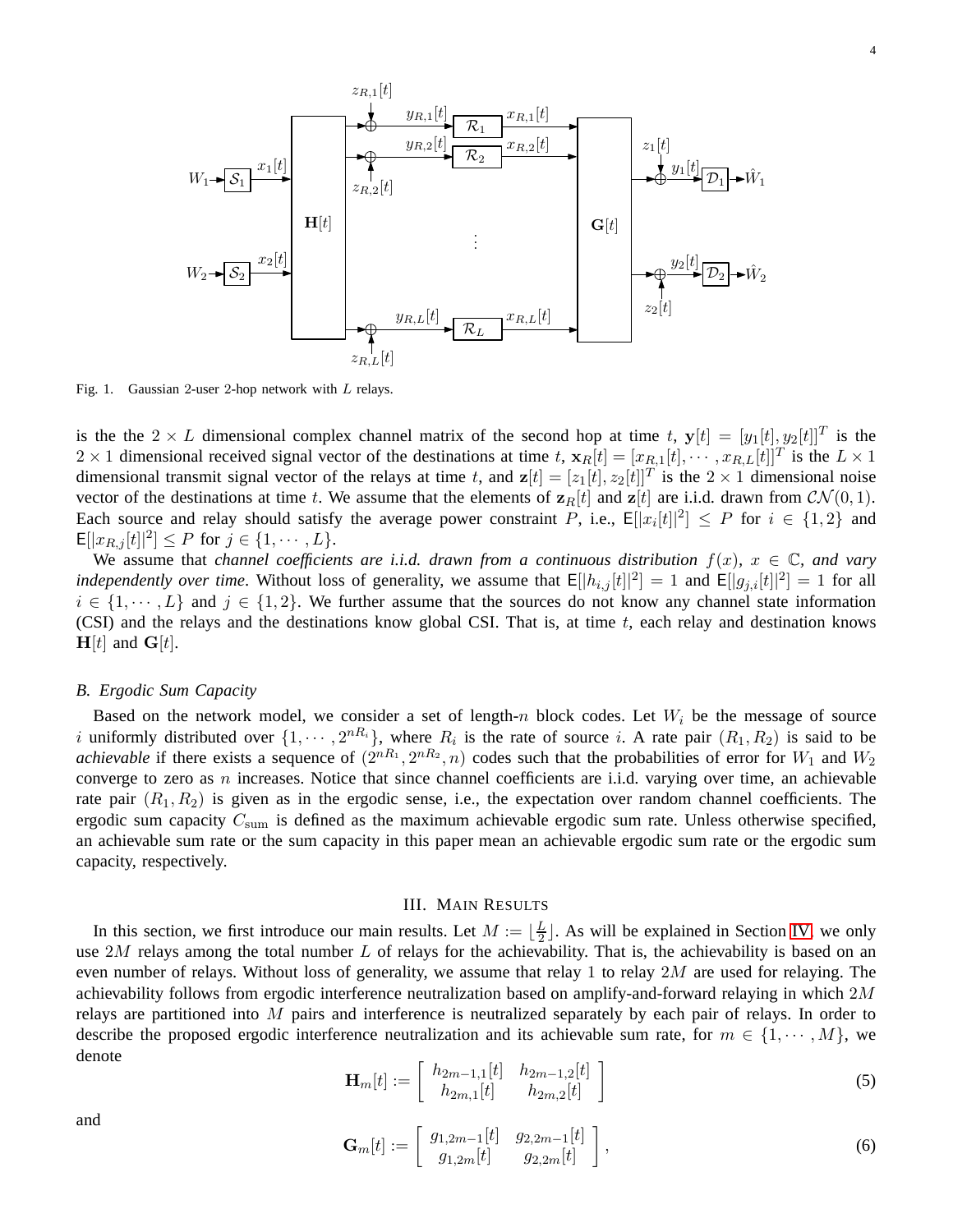П

which are the 2  $\times$  2 dimensional channel matrices at time t from the sources to relays 2m – 1 and 2m and from relays  $2m - 1$  and  $2m$  to the destinations, respectively.

#### *A. Achievable Sum Rate*

<span id="page-4-1"></span>The following theorem states an achievable symmetric rate of the fading 2-user 2-hop network.

*Theorem 1:* For the fading 2-user 2-hop network with L relays,

<span id="page-4-0"></span>
$$
R_i = \mathsf{E}\left[\log\left(1 + \frac{P\gamma^2\left(\sum_{m=1}^M|\det(\mathbf{H}_m)|\right)^2}{1 + \sigma_{\text{AF},i}^2}\right)\right]
$$
(7)

is achievable for  $i \in \{1, 2\}$ , where  $M = \lfloor \frac{L}{2} \rfloor$  $\frac{L}{2}$ ],  $\gamma = \sqrt{\frac{P}{1+2P}}$ ,  $\sigma_{\text{AF},i}^2 = \gamma^2 \sum_{m=1}^{M} (|h_{2(m-1)+3-i,3-i}|^2 + |h_{2(m-1)+i,3-i}|^2)$ , and the expectation is over the channel coefficients.

*Proof:* The proof is in Section [IV.](#page-8-0)

The most important aspect is that there is no residual interference after ergodic interference neutralization, meaning that interference can completely be neutralized at finite SNR. Moreover, from the block-wise coherent combining gain shown as  $(\sum_{m=1}^{M} |\det(\mathbf{H}_m)|)^2$  in [\(7\)](#page-4-0), the received signal power increases as the number of pairs M increases. Although there is noise amplification due to amplify-and-forward relaying given as  $\sigma_{AF,i}^2$  in [\(7\)](#page-4-0), this additional noise results in a constant number of bits/sec/Hz loss for a broad class of channel distributions, which will be proved in Section [V.](#page-12-0)

For notational convenience, let

<span id="page-4-3"></span>
$$
R_{\rm in} := \sum_{i=1}^{2} \mathsf{E}\left[\log\left(1 + \frac{P\gamma^2 \left(\sum_{m=1}^{M} |\det(\mathbf{H}_m)|\right)^2}{1 + \sigma_{\rm AF,i}^2}\right)\right],\tag{8}
$$

which is the achievable sum rate from Theorem [1.](#page-4-1) For comparison, we consider the ergodic capacity of the multipleinput multiple-output (MIMO) channel from the sources to the relays, that is

<span id="page-4-4"></span>
$$
R_{\text{mimo}} := \mathsf{E}\left[\log \det(\mathbf{I} + P\mathbf{H}\mathbf{H}^{\dagger})\right].\tag{9}
$$

Since the channel coefficients are i.i.d. and the sources do not know CSI,  $C_{\text{sum}}$  is upper bounded by  $R_{\text{mimo}}$  [\[29\]](#page-21-14). The following example illustrates  $R_{\text{in}}$  and  $R_{\text{mimo}}$  for i.i.d. Rayleigh fading, i.e.,  $f(x)$  follows  $\mathcal{CN}(0,1)$ .

<span id="page-4-2"></span>*Example 1 (Sum rate: Rayleigh fading):* Figure [2](#page-5-0) plots  $R_{\text{in}}$  and  $R_{\text{mimo}}$  for i.i.d. Rayleigh fading. Two important aspects can be observed in the figure. First, for a fixed number of relays L, the sum rate gap  $R_{\text{mimo}}-R_{\text{in}}$  appears to be upper bounded by some constant independent of power  $P$ , which suggests that the proposed ergodic interference neutralization can achieve the ergodic sum capacity to within a constant number of bits/sec/Hz independent of P. Second, for a fixed P, the sum rate gap  $R_{\text{mimo}} - R_{\text{in}}$  appears to decrease with increasing L, which suggests that this approximate capacity characterization can be tightened as the number of relays  $L$  increases.

Both observations in Example [1](#page-4-2) are established in this paper and shown to hold beyond the case of Rayleigh fading for any fading model for which  $f(x)$  is only a function of |x|. The following two subsections describe our approximate capacity results characterizing the ergodic sum capacity to within a constant number of bits/sec/Hz, independent of P.

# *B. Approximate Ergodic Sum Capacity for*  $L = 2$

In this subsection, we assume  $L = 2$ . We first consider i.i.d. uniform phase fading in which  $h_{i,j}[t] = \exp(j\theta_{i,j}[t])$ and  $g_{i,i}[t] = \exp(j\varphi_{i,i}[t])$ , where  $\theta_{i,j}[t]$  and  $\varphi_{i,i}[t]$  are uniformly distributed over  $[0,2\pi)$  for all  $i, j \in \{1,2\}$ . Although uniform phase fading violates the channel assumption in Section [II-A,](#page-2-2) i.e.,  $f(x)$  is continuous over  $x \in \mathbb{C}$ , we can slightly modify the proposed ergodic interference neutralization and show that Theorem [1](#page-4-1) still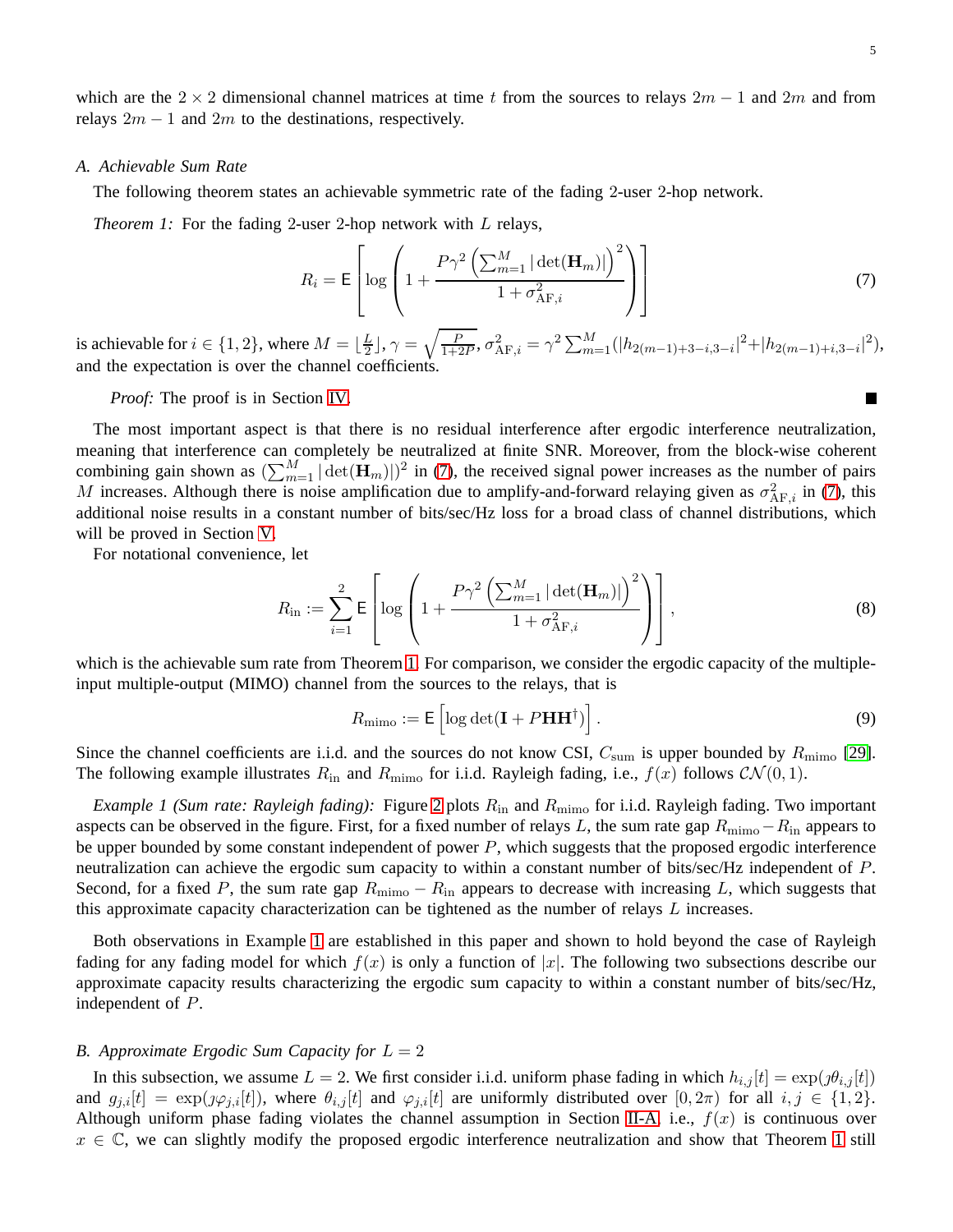

<span id="page-5-0"></span>Fig. 2. The achievable sum rate  $R_{\rm in}$  and its upper bound  $R_{\rm min}$  for i.i.d. Rayleigh fading when  $L = 2, 4, 16, 64$ .

holds. The detailed modification is given in Appendix I. The following theorem characterizes an approximate ergodic sum capacity for i.i.d. uniform phase fading.

<span id="page-5-1"></span>*Theorem 2:* Consider the fading 2-user 2-hop network with  $L = 2$  relays. If  $h_{i,j}[t] = \exp(j\theta_{i,j}[t])$  and  $g_{j,i}[t] =$  $\exp(j\varphi_{i,i}[t])$ , where  $\theta_{i,j}[t]$  and  $\varphi_{j,i}[t]$  are uniformly distributed over  $[0, 2\pi)$  for all  $i, j \in \{1, 2\}$ , then

$$
C_{\text{sum}} - R_{\text{in}} \le 4 \tag{10}
$$

for any  $P > 0$ .

*Proof:* The proof is in Section [V-A.](#page-12-1)

*Example 2 (Gap for L = 2: Uniform phase fading):* Figure [3](#page-6-0) plots  $R_{\text{mimo}} - R_{\text{in}}$  with respect to P for i.i.d. uniform phase fading (the closed forms of  $R_{\text{mimo}}$  and  $R_{\text{in}}$  are given by [\(37\)](#page-13-0) and [\(38\)](#page-13-1), respectively). As proved by Theorem [2,](#page-5-1) the proposed ergodic interference neutralization achieves  $C_{\text{sum}}$  to within 4 bits/sec/Hz for i.i.d. uniform phase fading. This theoretical gap coincides with the actual gap  $R_{\text{mimo}} - R_{\text{in}}$  at high SNR, i.e.,  $\lim_{P\to\infty} {R_{\text{mimo}} - R_{\text{in}}$  $R_{\rm in}$ } = 4.

Based on the bounding techniques used in proving Theorem [2,](#page-5-1) we characterize an approximate ergodic sum capacity for a class of channel distributions satisfying that  $f(x)$  is only a function of |x|. Specifically, for a given set of channel amplitudes, we first upper bound the gap  $R_{\text{mimo}} - R_{\text{in}}$  by averaging out the effect of phase fading. Then we further apply additional bounding techniques to obtain an upper bound, independent of power P.

<span id="page-5-2"></span>*Theorem 3:* Consider the fading 2-user 2-hop network with  $L = 2$  relays. If  $f(x)$  is only a function of  $|x|$ , then

$$
C_{\text{sum}} - R_{\text{in}} \le 2 \mathsf{E} \left[ \log \left( \frac{\sqrt{A}(A + B^2)}{B(A + \sqrt{A^2 - G^2})} \right) \right] + 2 \tag{11}
$$

for any  $P > 0$ , where

$$
A = |h_{1,1}|^2 |h_{2,2}|^2 + |h_{1,2}|^2 |h_{2,1}|^2,
$$
  
\n
$$
B = |h_{1,1}|^2 + |h_{2,1}|^2 + 2,
$$
  
\n
$$
G = 2|h_{1,1}||h_{1,2}||h_{2,1}||h_{2,2}|,
$$
\n(12)

$$
\blacksquare
$$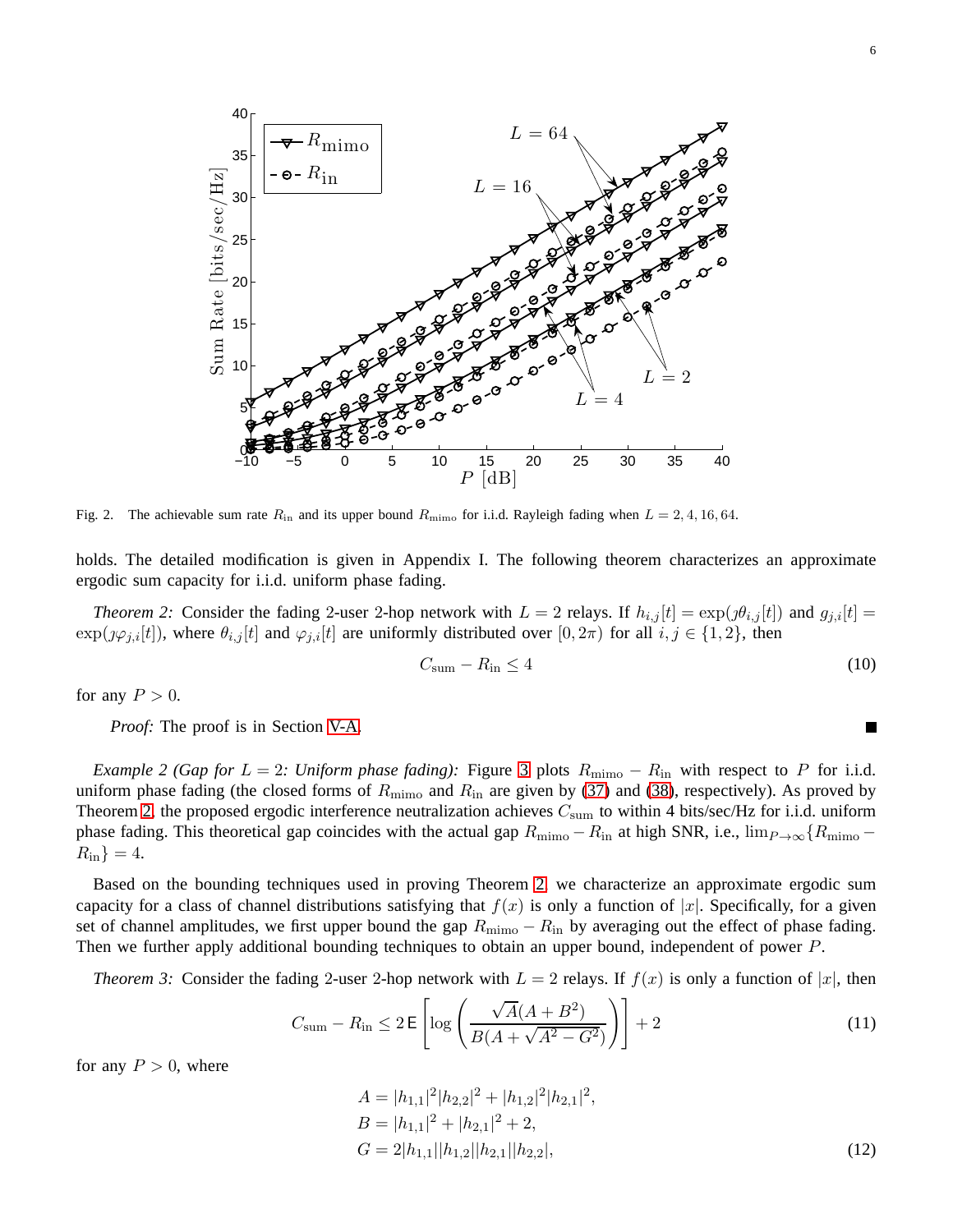

<span id="page-6-0"></span>Fig. 3. Gap from the sum capacity for i.i.d. uniform phase fading when  $L = 2$ .



<span id="page-6-1"></span>Fig. 4. Gap from the sum capacity for i.i.d. Rayleigh fading when  $L = 2$ .

and the expectation is over the channel coefficients.

*Proof:* The proof is in Section [V-A.](#page-12-1)

The presented gap in Theorem [3](#page-5-2) only depends on the amplitude distribution of channel coefficients, which provides universal performance guarantee regardless of power P. The following example evaluates the presented gap for i.i.d. Rayleigh fading.

<span id="page-6-2"></span>*Example 3 (Gap for L = 2: Rayleigh fading):* Figure [4](#page-6-1) plots  $R_{\text{mimo}} - R_{\text{in}}$  with respect to P and also plots its upper bound in Theorem [3](#page-5-2) for i.i.d. Rayleigh fading. Since there is no closed form, we evaluate the bound in Theorem [3](#page-5-2) by simulation, which approximately provides 4.7 bits/sec/Hz gap. Simulation result shows that the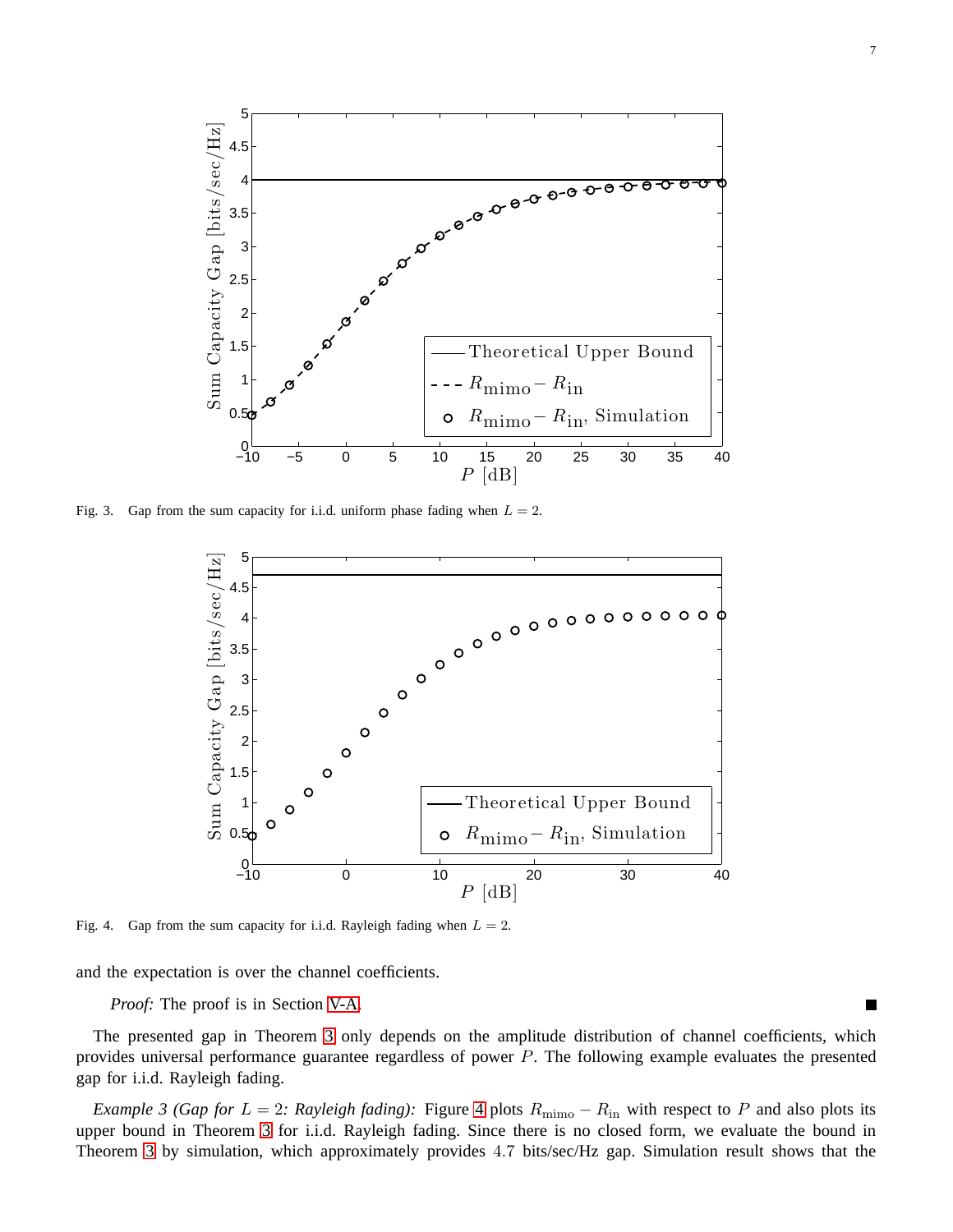

<span id="page-7-0"></span>Fig. 5. Gap from the sum capacity with respect to the number of relays.

proposed scheme achieves at least 71%, 79%, 84%, 87%, and 89% percent of the ergodic sum capacity at SNR 20, 30, 40, 50, and 60 dB, respectively.

# *C. Approximate Ergodic Sum Capacity as*  $L \rightarrow \infty$

In this subsection, we focus on an approximate ergodic sum capacity as the number L of relays increases. Again, we first consider i.i.d. uniform phase fading and then consider a class of channel distributions satisfying that  $f(x)$ is only a function of  $|x|$ .

<span id="page-7-1"></span>*Theorem 4:* Consider the fading 2-user 2-hop network with L relays. If  $h_{i,j}[t] = \exp(\jmath\theta_{i,j}[t])$ ,  $g_{j,i}[t] = \exp(\jmath\varphi_{j,i}[t])$ , and  $\theta_{i,j}[t]$  and  $\varphi_{j,i}[t]$  are uniformly distributed over  $[0, 2\pi)$  for all  $i \in \{1, \dots, L\}$  and  $j \in \{1, 2\}$ , then

$$
\lim_{L \to \infty} \{ C_{\text{sum}} - R_{\text{in}} \} \le 4 \log \pi - 4 \tag{13}
$$

for any  $P > 0$ .

*Proof:* The proof is in Section [V-B.](#page-15-0)

*Example 4 (Gap as*  $L \to \infty$ *: Uniform phase fading):* Figure [5](#page-7-0) plots the gap  $R_{\text{mimo}} - R_{\text{in}}$  for i.i.d. uniform phase fading with respect to  $L$ . As shown in the figure, this gap decreases as  $L$  increases and eventually converges to  $4 \log \pi - 4$  (approximately 2.6) regardless of P, which was proved in Theorem [4.](#page-7-1) Therefore the proposed ergodic interference neutralization characterizes  $C_{\text{sum}}$  to within  $4 \log \pi - 4$  bits/sec/Hz in the limit of large L. Compared to 4 bits/sec/Hz, the sum capacity gap for  $L = 2$  in Theorem [2,](#page-5-1) the result shows that the sum capacity gap can be tightened as  $L$  increases.

<span id="page-7-2"></span>*Theorem 5:* Consider the fading 2-user 2-hop network with L relays. If  $f(x)$  is only a function of  $|x|$ , then

$$
\lim_{L \to \infty} \{ C_{\text{sum}} - R_{\text{in}} \} \le 4 - 4 \log \left( \mathbb{E} [|\det(\mathbf{H}_1)|] \right) \tag{14}
$$

for any  $P > 0$ .

*Proof:* The proof is in Section [V-B.](#page-15-0)

*Example [5](#page-7-0) (Gap as L → ∞: Rayleigh fading):* Figure 5 plots  $R_{\text{mimo}}-R_{\text{in}}$  for i.i.d. Rayleigh fading with respect to L. That is,  $f(x)$  follows  $CN(0, 1)$ . For this case, it can be shown that  $E[|\det(\mathbf{H}_1)|] = \frac{3\pi}{8}$  and, thus, the theoretical limit in Theorem [5](#page-7-2) leads  $4-4\log(\frac{3\pi}{8})$  (approximately 3.1). The detailed proof of E[|det( $H_1$ )|] =  $\frac{3\pi}{8}$  is in Appendix

L.

 $\blacksquare$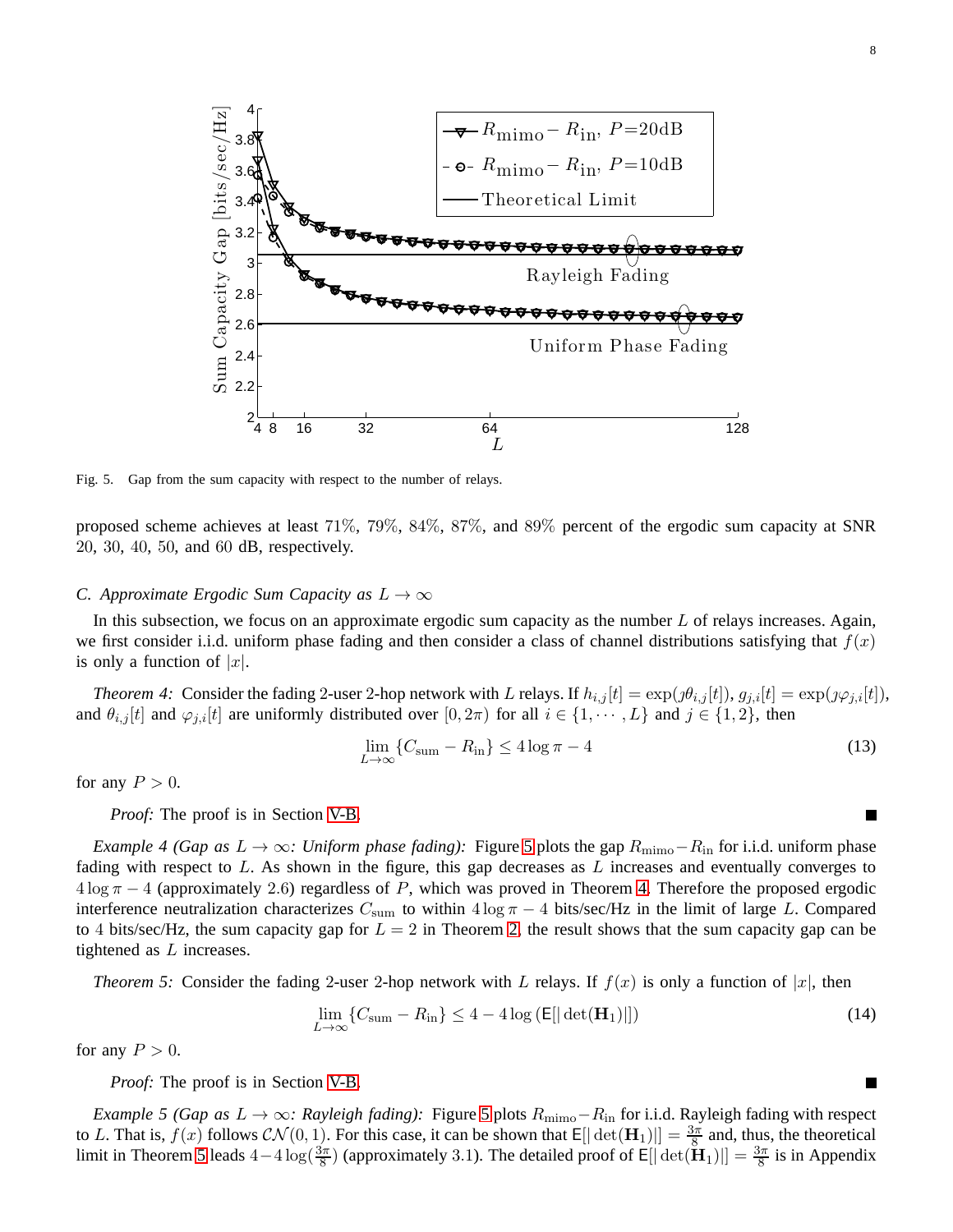

<span id="page-8-1"></span>Fig. 6. Block-wise ergodic interference neutralization based on amplify-and-forward relaying.

II. As shown in the figure,  $R_{\text{mimo}} - R_{\text{in}}$  quickly converges to the theoretical limit as L increases. Considering that the sum capacity gap is approximately given by 4.7 bits/sec/Hz when  $L = 2$  (Theorem [3](#page-5-2) and Example [3\)](#page-6-2), the sum capacity gap can be tightened as L increases.

# *D. Approximate Ergodic Capacity for Fading Interference Channel*

We notice that a similar analysis used in Theorems [2](#page-5-1) and [3](#page-5-2) is applicable to show an approximate ergodic capacity for fading K-user interference channel. The achievability follows from ergodic interference alignment in [\[3\]](#page-20-1). Assuming that all sources employ uniform power allocation across time, we show that ergodic interference alignment characterizes an approximate ergodic per-user capacity, i.e., ergodic sum capacity divided by  $K$ , for a broad class of channel distributions. The detailed statement is given in Theorem [6](#page-19-0) in Appendix III. For i.i.d. Rayleigh fading, for instance, our analysis characterizes the ergodic per-user capacity to within  $\frac{1}{2} \log 6$  bits/sec/Hz (approximately 1.3 bits/sec/Hz).

# IV. ERGODIC INTERFERENCE NEUTRALIZATION

<span id="page-8-0"></span>For the achievability, we propose ergodic interference neutralization using an even number of relays. Let  $M :=$  $\lfloor \frac{L}{2}$  $\frac{L}{2}$ ]. Then we can choose  $2M$  relays among the total number  $L$  of relays and apply the proposed ergodic interference neutralization by using these  $2M$  relays. For simplicity, we assume  $L$  is even in the rest of this section. That is,  $L = 2M$ .

#### *A. High-Level View*

Before the detailed description and analysis, we begin by providing a high-level view of the proposed ergodic interference neutralization. Consider length-n sequences of matrices  $\{\mathbf{H}[t]\}_{t=1}^n$  and  $\{\mathbf{G}[t]\}_{t=1}^n$ , drawn i.i.d. according to a certain probability density function. We partition these sequences judiciously into pairs of matrices  $(H[t_1], G[t_2])$  such that  $G[t_2]$  and  $F(H[t_1])$  are *almost equal*, where  $F(\cdot)$  is a cleverly chosen mapping to be discussed below. The main argument is that by considering a longer and longer sequence of matrices, we can make these two matrices arbitrarily close. The formal and technical details of this argument can be found in Sections [IV-B](#page-9-0) and [IV-C.](#page-10-0) For notational convenience, we introduce the notation  $G[t_2] \simeq F(\mathbf{H}[t_1])$  for the two matrices that are almost equal.

As pointed out in [\[6\]](#page-21-1), a simple amplify-and-forward scheme with an appropriate delay  $\tau \in \mathbb{Z}_+$  can neutralize interference by letting  $G[t + \tau]H[t]$  approximately a diagonal matrix with non-zero diagonal elements. To satisfy this condition, we first partition L relays into  $M = \frac{L}{2}$  pairs and neutralize interference separately by each pair of relays. Figure [6](#page-8-1) illustrates the main idea of the proposed scheme. For  $\mathbf{A} = \{a_{i,j}\} \in \mathbb{C}^{2 \times 2}$ , define

<span id="page-8-2"></span>
$$
F_2(\mathbf{A}) := \left[ \begin{array}{cc} a_{2,2} & a_{1,2} \\ a_{2,1} & a_{1,1} \end{array} \right].
$$
 (15)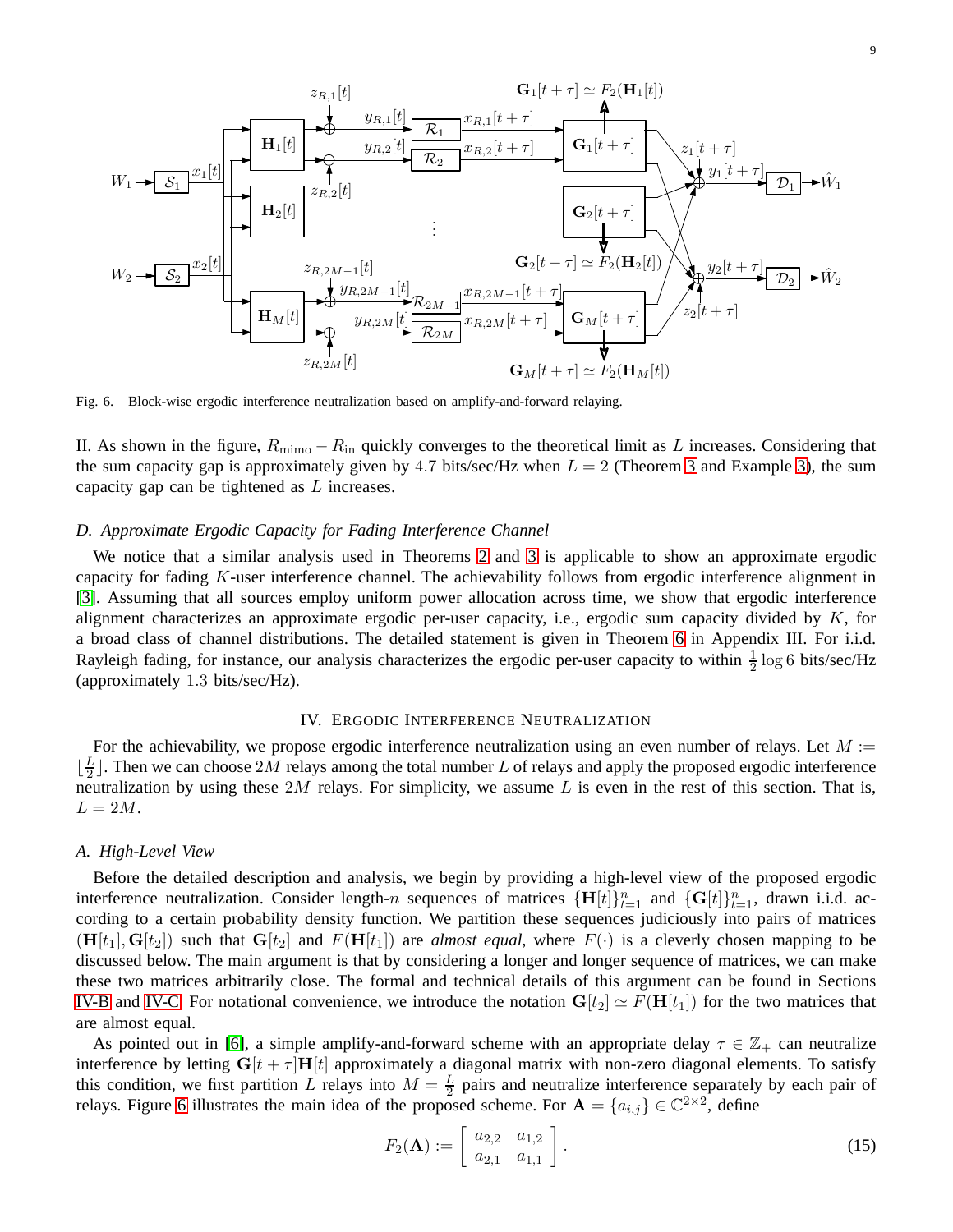The relays then amplify and forward with delay  $\tau$  such that  $\mathbf{G}_m[t + \tau] \simeq F_2(\mathbf{H}_m[t])$  for all  $m \in \{1, \cdots, M\}$ . For relaying, relays  $2m - 1$  and  $2m$  amplify and forward with the amplification factors  $\gamma \frac{\det(\mathbf{H}_m[t])^*}{|\det(\mathbf{H}_m[t]|^*}$  $\frac{\det(\mathbf{H}_m[t])^*}{|\det(\mathbf{H}_m[t)]}$  and  $-\gamma \frac{\det(\mathbf{H}_m[t])^*}{|\det(\mathbf{H}_m[t)]}$  $\frac{\det(\mathbf{H}_m[t])^\top}{|\det(\mathbf{H}_m[t)]},$ respectively. Here  $\gamma = \sqrt{\frac{P}{1+2P}}$  is needed to satisfy the average power constraint P. Then the effective channel matrix of the  $m$ th pair is given by

$$
\gamma \frac{\det(\mathbf{H}_m[t])^*}{|\det(\mathbf{H}_m[t])|} \mathbf{G}_m[t+\tau] \begin{bmatrix} 1 & 0 \\ 0 & -1 \end{bmatrix} \mathbf{H}_m[t] \simeq \gamma \frac{\det(\mathbf{H}_m[t])^*}{|\det(\mathbf{H}_m[t])|} F_2(\mathbf{H}_m[t]) \begin{bmatrix} 1 & 0 \\ 0 & -1 \end{bmatrix} \mathbf{H}_m[t]
$$

$$
= \gamma |\det(\mathbf{H}_m[t])| \begin{bmatrix} 1 & 0 \\ 0 & -1 \end{bmatrix} .
$$
(16)

As a consequence, the effective channel gain from each source to its destination is approximately given by  $\gamma^2(\sum_{m=1}^M|\det(\mathbf{H}_m[t])|)^2$ , as can be seen in the rate expression in Theorem [1.](#page-4-1) One can easily show that the additional noise power at destination i due to this amplify-and-forward relaying is given as  $\sigma_{AF,i}^2$ , as shown in the rate expression in Theorem [1.](#page-4-1) Lastly, since the probability density functions of the paired channel states are the same, i.e.,

$$
f_{\mathbf{H}[t]}([\mathbf{H}_1^T, \cdots, \mathbf{H}_M^T]^T) = f_{\mathbf{G}[t]}([F_2(\mathbf{H}_1), \cdots, F_2(\mathbf{H}_M)]),
$$
\n(17)

almost all channel instances can be utilized for this ergodic pairing as the block length  $n$  increases. Hence, the ergodic rate in Theorem [1](#page-4-1) is achievable in the limit of large  $n$ .

There are two crucial facts to be observed: 1) the intended signal power received at each destination is non-zero while the interference power decreases arbitrarily close to zero at any finite power  $P$ ; 2) the intended signal power received at each destination increases quadratically with increasing L. These facts make approximate capacity characterization possible for a broad class of channel distributions.

Although finding a pair of channel instances having exact prescribed values is impossible, such a pairing can be done approximately by partitioning the channel space of each hop and then pairing the partitioned channel spaces between the first and second hops. In the following subsection, we first explain channel space partition and pairing and then explain the detailed scheme.

#### <span id="page-9-0"></span>*B. Block-Wise Ergodic Interference Neutralization*

1) Partitioning and pairing of channel space: We partition the channel space of each hop, i.e,  $\mathbb{C}^{2M\times 2}$  space for the first hop and  $\mathbb{C}^{2\times 2M}$  space for the second hop. First, consider the channel space of the first hop  $\mathbb{C}^{2M\times 2}$ . For  $N \in \mathbb{Z}_+$  and  $\Delta > 0$ , define

$$
\mathcal{Q}_1 := \left\{ \mathbf{A} \in \Delta(\mathbb{Z}^{2M \times 2} + j\mathbb{Z}^{2M \times 2}) \middle| |\text{re}(a_{i,j})| \leq \Delta N, |\text{im}(a_{i,j})| \leq \Delta N \right\}
$$
\nfor all  $i \in \{1, \dots, 2M\}$  and  $j \in \{1, 2\}$ ,

\n(18)

where  $\mathbf{A} = \{a_{i,j}\}\.$  Here, N and  $\Delta$  are related to the number of quantization points and the quantization interval. For a quantized channel matrix  $\mathbf{Q} \in \mathcal{Q}_1$ , define

$$
\mathcal{A}_1(\mathbf{Q}) := \left\{ \mathbf{A} \in \mathbb{C}^{2M \times 2} \middle| -\frac{\Delta}{2} \le \text{re}(a_{i,j}) - \text{re}(q_{i,j}) < \frac{\Delta}{2} \text{ and } -\frac{\Delta}{2} \le \text{im}(a_{i,j}) - \text{im}(q_{i,j}) < \frac{\Delta}{2} \right\}
$$
\n
$$
\text{for all } i \in \{1, \cdots, 2M\} \text{ and } j \in \{1, 2\} \right\},\tag{19}
$$

where  $A = \{a_{i,j}\}\$ and  $Q = \{q_{i,j}\}\$ . Figure [7](#page-10-1) illustrates the channel space partitioning with respect to  $h_{i,j} \in \mathbb{C}$ . We can define  $\mathcal{Q}_2$  and  $\mathcal{A}_2(\mathbf{Q})$  for the second hop as the same manner in [\(18\)](#page-9-1) and [\(19\)](#page-9-2) by substituting  $\mathbf{A} \in \Delta(\mathbb{Z}^{2\times 2M} +$  $j\mathbb{Z}^{2\times 2M}$ ) and  $\mathbf{A}\in\mathbb{C}^{2\times 2M}$ , respectively. We will only use the first-hop channel instances in  $\cup_{\mathbf{Q}\in\mathcal{Q}_1}\mathcal{A}_1(\mathbf{Q})$  and the second-hop channel instances in  $\bigcup_{\mathbf{Q}\in\mathcal{Q}_2}\mathcal{A}_2(\mathbf{Q})$  for transmission.

Now consider the channel space pairing between  $A_1(Q)$  and  $A_2(Q)$ . For  $A \in \mathbb{C}^{2M \times 2}$ , define

<span id="page-9-2"></span><span id="page-9-1"></span>
$$
F(\mathbf{A}) := [F_2(\mathbf{A}_1), F_2(\mathbf{A}_2), \cdots, F_2(\mathbf{A}_M)],
$$
\n(20)

where  $\mathbf{A} = [\mathbf{A}_1^T, \mathbf{A}_2^T, \cdots, \mathbf{A}_M^T]^T$  and the definition of  $F_2(\cdot)$  is given by [\(15\)](#page-8-2). For  $\mathbf{H}[t] \in \mathcal{A}_1(\mathbf{Q})$ , the relays will amplify and forward with delay  $\tau \in \mathbb{Z}_+$  satisfying  $G[t + \tau] \in \mathcal{A}_2(F(Q))$ . Hence the channel subspace  $\mathcal{A}_1(Q)$  of the first hop is paired with the channel subspace  $A_2(F(Q))$  of the second hop. The detailed transmission scheme is given in the following subsection.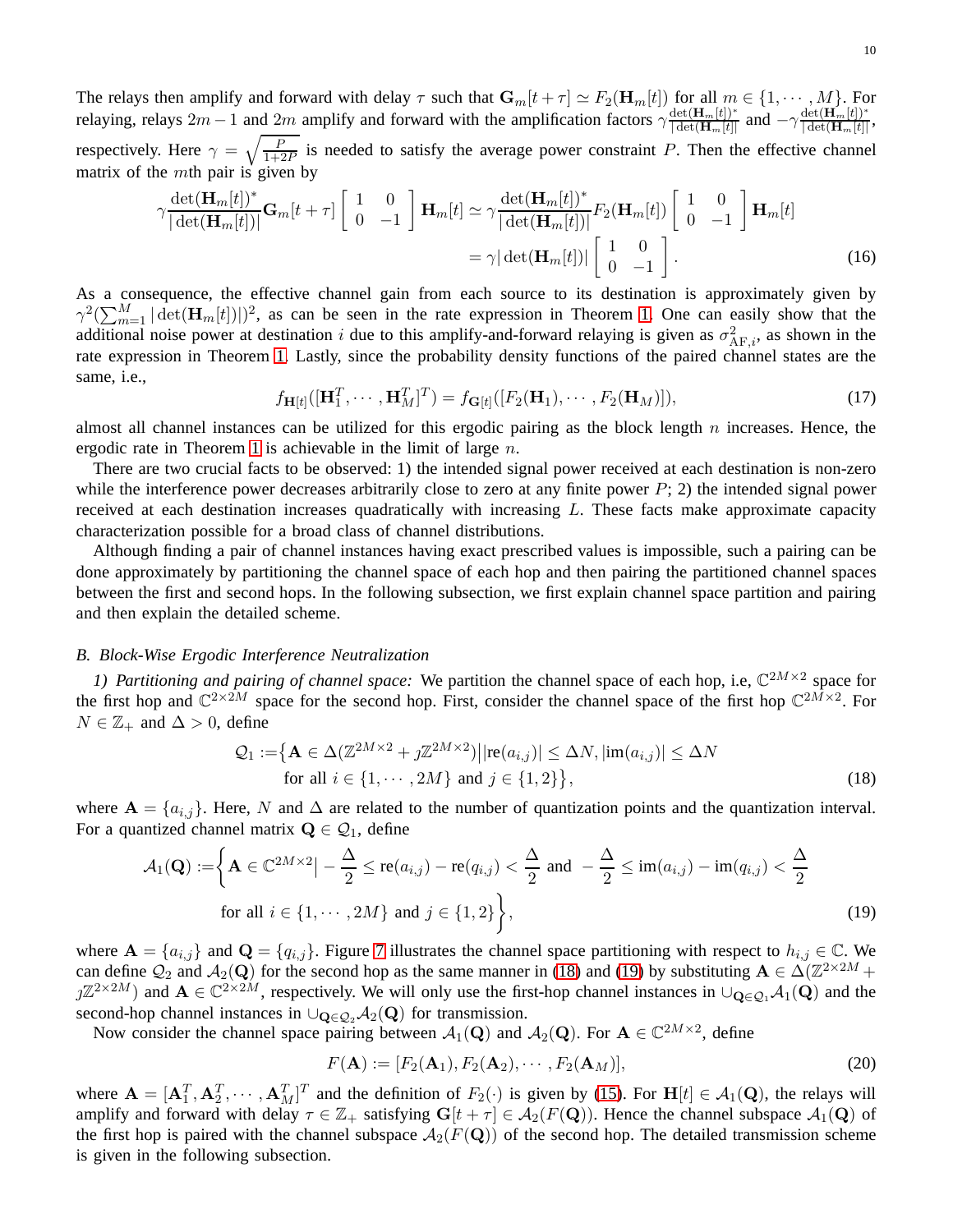

<span id="page-10-1"></span>Fig. 7. Channel space partitioning with respect to the channel coefficient  $h_{i,j} \in \mathbb{C}$ .

2) Transmission scheme: We first divide a length-n block into B sub-blocks having length  $n_B = \frac{n}{B}$  $\frac{n}{B}$  each. At the first sub-block, the sources transmit their first messages to the relays (the relays do not transmit). At the bth sub-block,  $b \in \{2, \dots, B-1\}$ , the sources transmit their bth messages to the relays and the relays amplify and forward the received signals of the  $(b-1)$ th sub-block to the destinations. At the last sub-block, the relays amplify and forward the received signals of the  $(B-1)$ th sub-block to the destinations (the sources do not transmit). Hence, the number of effective sub-blocks is equal to  $B - 1$ . Since we can set both  $n_B$  and B as large as desired as n increases, the fractional rate loss  $\frac{1}{B}$  becomes negligible as *n* increases. For simplicity, we describe the proposed scheme based on the first message transmission and omit the sub-block index.

For  $\mathbf{Q} \in \mathcal{Q}_1$ , define  $\mathcal{T}_1(\mathbf{Q}) := \{t \in \{1, \dots, n\}\mid \mathbf{H}[t] \in \mathcal{A}_1(\mathbf{Q})\}$ , which is the set of time indices of the first hop whose channel instances belong to  $\mathcal{A}_1(\mathbf{Q})$ . Similarly, for  $\mathbf{Q} \in \mathcal{Q}_2$ ,  $\mathcal{T}_2(\mathbf{Q}) := \{ t \in \{n_B + 1, \dots, 2n_B\} \mid \mathbf{G}[t] \in \mathcal{A}_2(\mathbf{Q}) \}$ , which is the set of time indices of the second hop whose channel instances belong to  $A_2(Q)$ . The encoding, relaying, and decoding are as follows.

- (Encoding) The sources transmit their messages using Gaussian codebook with length  $n_B$  and average power P.
- (Relaying) For all  $Q \in \mathcal{Q}_1$ , the relays amplify and forward their received signals that were received during  $\mathcal{T}_1(\mathbf{Q})$  using the time indices in  $\mathcal{T}_2(F(\mathbf{Q}))$ . Specifically, for  $t_1 \in \mathcal{T}_1(\mathbf{Q})$ , the transmit signal vector of the relays is given by  $\mathbf{x}_R[t_2] = \mathbf{\Gamma} \mathbf{y}_R[t_1]$ , where  $t_2 \in \mathcal{T}_2(F(\mathbf{Q}))$ . Here

$$
\boldsymbol{\Gamma} = \begin{bmatrix} \gamma \frac{\det(\mathbf{Q}_1)^*}{|\det(\mathbf{Q}_1)|} \boldsymbol{\Lambda} & \mathbf{0} & \cdots & \mathbf{0} \\ \mathbf{0} & \gamma \frac{\det(\mathbf{Q}_2)^*}{|\det(\mathbf{Q}_2)|} \boldsymbol{\Lambda} & \vdots \\ \vdots & \ddots & \ddots & \vdots \\ \mathbf{0} & \cdots & \gamma \frac{\det(\mathbf{Q}_M)^*}{|\det(\mathbf{Q}_M)|} \boldsymbol{\Lambda} \end{bmatrix},
$$
(21)

 $\gamma = \sqrt{\frac{F}{1+\zeta}}$  $\frac{P}{1+2P}$ , and  $\mathbf{\Lambda} = [[1,0]^T [0,-1]^T]^T$ , where  $\mathbf{Q} = [\mathbf{Q}_1^T, \cdots, \mathbf{Q}_M^T]^T$  and 0 denotes the  $2 \times 2$  dimensional all-zero matrix.

• (Decoding) The destinations decode their messages based on their received signals during  $t \in \{n_B+1, \dots, 2n_B\}$ .

#### <span id="page-10-0"></span>*C. Achievable Rate Region*

<span id="page-10-2"></span>In this subsection, we prove Theorem [1.](#page-4-1) We first introduce the following two lemmas.

*Lemma 1:* For any  $\mathbf{Q} \in \mathcal{Q}_1$ ,

$$
P\left[\mathbf{H}[t] \in \mathcal{A}_1(\mathbf{Q})\right] = P\left[\mathbf{G}[t] \in \mathcal{A}_2(F(\mathbf{Q}))\right].\tag{22}
$$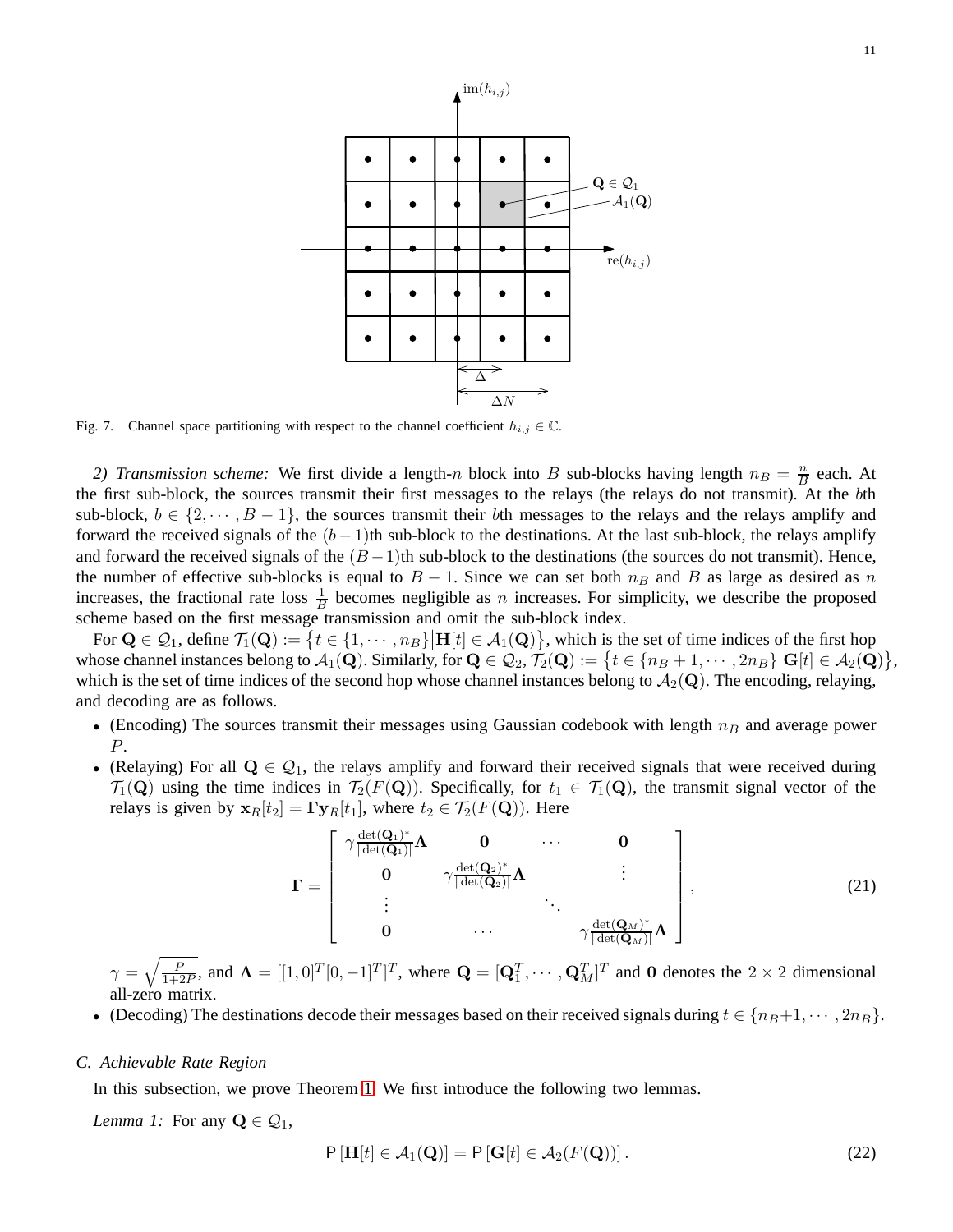$$
P\left[\mathbf{H}[t] \in \mathcal{A}_1(\mathbf{Q})\right] = \int_{\mathbf{A} \in \mathcal{A}_1(\mathbf{Q})} f_{\mathbf{H}[t]}(\mathbf{A}) d\mathbf{A}
$$
  
\n
$$
= \int_{\mathbf{A} \in \mathcal{A}_1(\mathbf{Q})} \prod_{i \in \{1, \dots, 2M\}, j \in \{1, 2\}} f(a_{i,j}) d\mathbf{A}
$$
  
\n
$$
\stackrel{(a)}{=} \int_{\mathbf{A} \in \mathcal{A}_1(\mathbf{Q})} f_{\mathbf{G}[t]}(F(\mathbf{A})) d\mathbf{A}
$$
  
\n
$$
\stackrel{(b)}{=} \int_{\mathbf{A}' \in \mathcal{A}_2(F(\mathbf{Q}))} f_{\mathbf{G}[t_2]}(\mathbf{A}') d\mathbf{A}'
$$
  
\n
$$
= P\left[\mathbf{G}[t] \in \mathcal{A}(F(\mathbf{Q}))\right],
$$
\n(23)

where  $\mathbf{A} = \{a_{i,j}\}\.$  Here (a) follows from the definition of  $F(\mathbf{A})$  and (b) follows by a change of variable  $\mathbf{A}' = F(\mathbf{A})$ whose Jacobian is one and  $\mathcal{A}_2(F(Q)) = \{ F(A) | A \in \mathcal{A}_1(Q) \}$ . Therefore Lemma [1](#page-10-2) holds.

*Lemma 2:* The probability that

$$
\left|\frac{\operatorname{card}(\mathcal{T}_1(\mathbf{Q}_1))}{n_B} - \mathsf{P}[\mathbf{H}[t] \in \mathcal{A}_1(\mathbf{Q}_1)]\right| \le \delta \tag{24}
$$

and 

$$
\frac{\operatorname{card}(\mathcal{T}_2(\mathbf{Q}_2))}{n_B} - \mathsf{P}[\mathbf{G}[t] \in \mathcal{A}_2(\mathbf{Q}_2)] \Big| \le \delta \tag{25}
$$

for all  $Q_1 \in Q_1$  and  $Q_2 \in Q_2$  is greater than  $1 - (card(Q_1) + card(Q_2))/(2n_B \delta^2)$ .

<span id="page-11-1"></span> $\overline{\phantom{a}}$  $\overline{\phantom{a}}$  $\mid$ 

*Proof:* We refer to Lemma 2.12 in [\[30\]](#page-21-15) for the proof.

Suppose that the sources transmit at time  $t_1 \in \mathcal{T}_1(\mathbf{Q})$  and the relays amplify and forward their received signals at time  $t_2 \in \mathcal{T}_2(F(\mathbf{Q}))$ , where  $\mathbf{Q} \in \mathcal{Q}_1$ . For this case, from [\(1\)](#page-2-3) and [\(3\)](#page-2-4), the received signal vector of the destinations is given by

<span id="page-11-0"></span>
$$
\mathbf{y}[t_2] = \mathbf{G}[t_2] \mathbf{\Gamma} \mathbf{H}[t_1] \mathbf{x}[t_1] + \mathbf{G}[t_2] \mathbf{\Gamma} \mathbf{z}_R[t_1] + \mathbf{z}[t_2],\tag{26}
$$

where we use  $\mathbf{x}_R[t_2] = \mathbf{\Gamma} \mathbf{y}_R[t_1]$ . Denote  $\mathbf{H}[t_1] = \mathbf{H} = [\mathbf{H}_1^T, \cdots \mathbf{H}_M^T]^T$  and  $\mathbf{G}[t_2] = F(\mathbf{H}) + \mathbf{\Delta}$ , where  $\mathbf{\Delta} =$  $[\Delta_1, \cdots, \Delta_M]$  is the quantization error matrix with respect to  $F(H)$ . From [\(26\)](#page-11-0),

$$
\mathbf{y}[t_2] = \left( \left( \gamma \sum_{m=1}^M |\det(\mathbf{H}_m)| \right) \mathbf{\Lambda} + \Delta \mathbf{\Gamma} \mathbf{H} \right) \mathbf{x}[t_1] + (F(\mathbf{H}) + \Delta) \mathbf{\Gamma} \mathbf{z}_R[t_1] + \mathbf{z}[t_2],\tag{27}
$$

where we use  $F(\mathbf{H})\mathbf{\Gamma}\mathbf{H} = (\gamma \sum_{m=1}^{M} |\det(\mathbf{H}_m)|)\mathbf{\Lambda}$ . Thus, the received signal-to-interference-and-noise ratio (SINR) of destination  $i$  is given by

$$
\text{SINR}_{i} = \frac{P|(-1)^{i-1}(\gamma \sum_{m=1}^{M} |\det(\mathbf{H}_{m})|) + [\Delta \mathbf{\Gamma} \mathbf{H}]_{i,i}|^{2}}{1 + \gamma \sum_{m=1}^{M} (|[\mathbf{H}_{m}]_{3-i,3-i} + [\Delta_{m}]_{i,i}|^{2} + |[\mathbf{H}_{m}]_{i,3-i} + [\Delta_{m}]_{i,3-i}|^{2}) + P[[\Delta \mathbf{\Gamma} \mathbf{H}]_{i,3-i}|^{2}}.
$$
(28)

Define  $R_i(\mathbf{Q}) = \min_{\mathbf{A} \in \mathcal{A}_1(\mathbf{Q})} \log(1 + \text{SINR}_i)$ . Then an achievable rate of destination i is lower bounded by

$$
R_i \ge \frac{1}{n_B} \sum_{\mathbf{Q} \in \mathcal{Q}_1} R_i(\mathbf{Q}) \min \{ \text{card}(\mathcal{T}_1(\mathbf{Q})), \text{card}(\mathcal{T}_2(F(\mathbf{Q}))) \}. \tag{29}
$$

From Lemmas [1](#page-10-2) and [2,](#page-11-1)

$$
card(\mathcal{T}_1(\mathbf{Q})) \ge n_B(\mathsf{P}[\mathbf{H}[t] \in \mathcal{A}_1(\mathbf{Q})] - \delta)
$$
\n(30)

and

$$
card(\mathcal{T}_2(F(\mathbf{Q}))) \ge n_B(\mathbf{P}[\mathbf{G}[t] \in \mathcal{A}_2(F(\mathbf{Q}))] - \delta)
$$
  
=  $n_B(\mathbf{P}[\mathbf{H}[t] \in \mathcal{A}_1(\mathbf{Q})] - \delta)$  (31)

 $\blacksquare$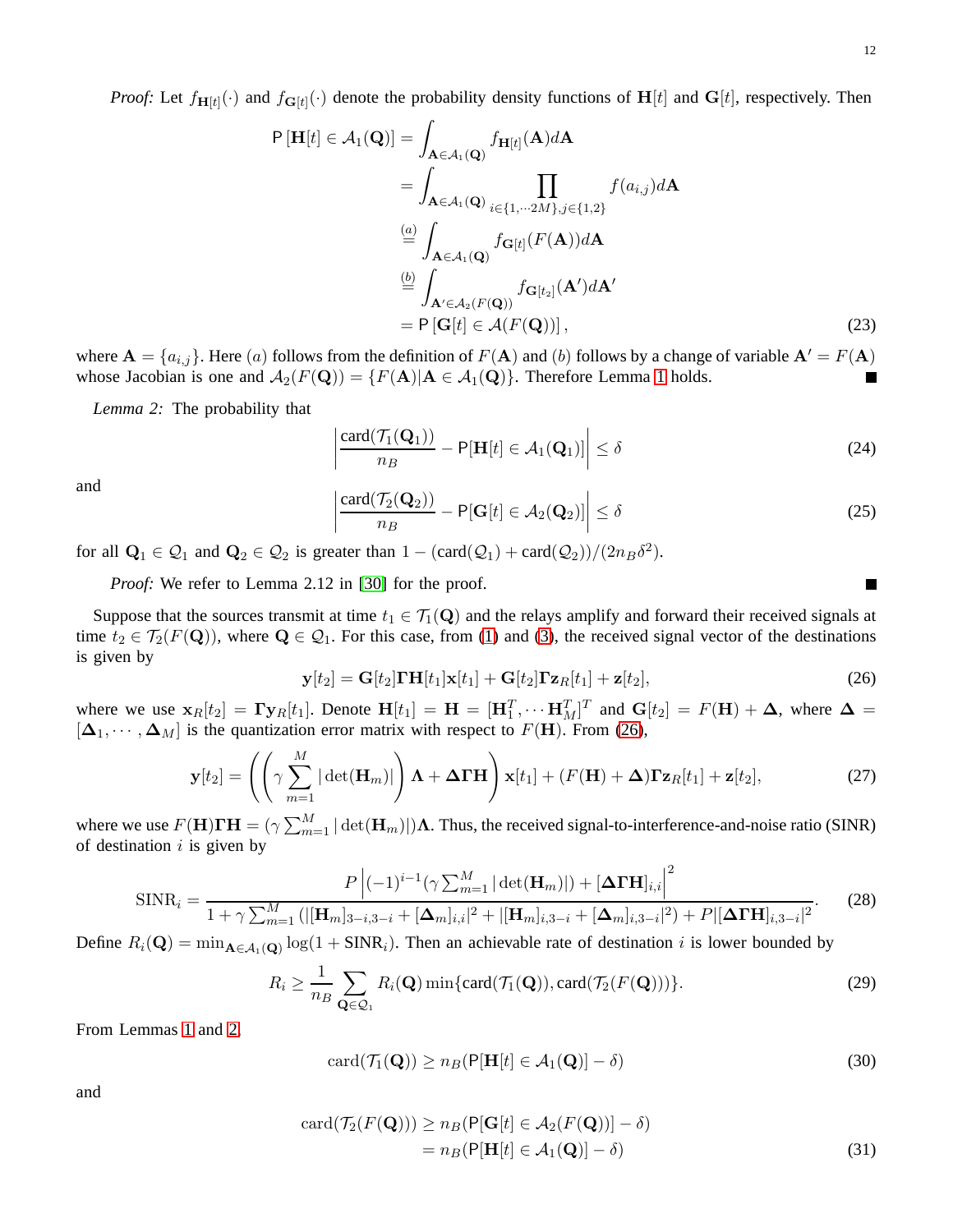for all  $\mathbf{Q} \in \mathcal{Q}_1$  with probability greater than  $1 - \frac{(2N+1)^{8M}}{n_B \delta^2}$  $\frac{(N+1)^{8M}}{n_B \delta^2}$ , where we use  $\text{card}(\mathcal{Q}_1) = \text{card}(\mathcal{Q}_2) = (2N+1)^{8M}$ . Then

$$
R_i \geq \sum_{\mathbf{Q} \in \mathcal{Q}_1} R_i(\mathbf{Q}) (\mathsf{P}[\mathbf{H}[t] \in \mathcal{A}_1(\mathbf{Q})] - \delta)
$$
  
 
$$
\geq \sum_{\mathbf{Q} \in \mathcal{Q}_1} R_i(\mathbf{Q}) \mathsf{P}[\mathbf{H}[t] \in \mathcal{A}(\mathbf{Q})] - \delta 2(2N+1)^{8M} \max_{\mathbf{Q} \in \mathcal{Q}_1} R_i(\mathbf{Q})
$$
(32)

is achievable with probability greater than  $1 - \frac{(2N+1)^{8M}}{n_B \delta^2}$  $\frac{(N+1)^{8M}}{n_B \delta^2}$ . By setting  $\Delta = n_B^{-1/(3 \cdot 2^5 M)}$  $\mu_B^{-1/(3\cdot 2^5 M)}, N = n_B^{1/(3\cdot 2^4 M)}$  $\frac{1}{B}$ , and  $\delta = n_B^{-1/3}$ , the following condition can be satisfied:

$$
\Delta = n_B^{-1/(3 \cdot 2^5 M)} \to 0,
$$
  
\n
$$
\Delta N = n_b^{1/(3 \cdot 2^5 M)} \to \infty,
$$
  
\n
$$
\delta 2(2N+1)^{8M} \max_{\mathbf{Q} \in \mathcal{Q}_1} R_i(\mathbf{Q}) \le 2 \cdot 3^{8M} N^{8M} \delta \max_{\mathbf{Q} \in \mathcal{Q}_1} R_i(\mathbf{Q})
$$
  
\n
$$
\stackrel{(a)}{\leq} 2 \cdot 3^{8M} N^{8M} \delta \log(1 + 2^4 M \Delta^2 N^2 P)
$$
  
\n
$$
= 2 \cdot 3^{8M} n_B^{-1/6} \log(1 + 2^4 M n_B^{1/(3 \cdot 2^4 M)} P) \to 0,
$$
  
\n
$$
\frac{(2N+1)^{8M}}{n_B \delta^2} \le \frac{3^{8M} N^{8M}}{n_B \delta^2} = 3^{8M} n_B^{-1/6} \to 0
$$
\n(33)

as  $n_B$  increases, where (a) follows since  $|h_{ij}|^2 \leq 2\Delta^2(N + \frac{1}{2})$  $(\frac{1}{2})^2 \leq 2^3 \Delta^2 N^2$  for the channel instances using the transmission (see Fig. [7\)](#page-10-1).

Hence,

$$
R_{i} = \mathsf{E}\left[\log\left(1 + \frac{P\gamma^{2}\left(\sum_{m=1}^{M}|\det(\mathbf{H}_{m})|\right)^{2}}{1 + \gamma^{2}\sum_{m=1}^{M}(|h_{2(m-1)+3-i,3-i}|^{2} + |h_{2(m-1)+i,3-i}|^{2})}\right)\right]
$$
(34)

is achievable with probability approaching one for  $i \in \{1, 2\}$ , where we use the fact that

$$
\lim_{\Delta \to 0} \text{SINR}_i = \frac{P\gamma^2 \left(\sum_{m=1}^M |\det(\mathbf{H}_m)|\right)^2}{1 + \gamma^2 \sum_{m=1}^M (|h_{2(m-1)+3-i,3-i}|^2 + |h_{2(m-1)+i,3-i}|^2)}.
$$
(35)

<span id="page-12-0"></span>In conclusion, Theorem [1](#page-4-1) holds.

#### V. APPROXIMATE CAPACITY CHARACTERIZATION

In this section, we prove Theorems [2](#page-5-1) to [5,](#page-7-2) the approximate ergodic sum capacity characterization results. We will deal with the difference between  $R_{\text{mimo}}$  and  $R_{\text{in}}$ , which are given by [\(8\)](#page-4-3) and [\(9\)](#page-4-4) respectively. Throughout this section, we assume a class of channel distributions such that  $f(x)$  is only a function of |x|. That is, for given amplitudes of the channel coefficients, their phases are i.i.d. uniformly distributed over  $[0, 2\pi)$ . For instance, this class of channel distributions includes i.i.d. uniform phase fading and i.i.d. Rayleigh fading as special cases. We omit the time index  $t$  in this section for notational convenience.

# <span id="page-12-1"></span>*A. Approximate Capacity for*  $L = 2$

We first consider the case where  $L = 2$ . In order to deal with i.i.d. random phase in the rate expression in Theorem [1,](#page-4-1) we introduce the following lemma showing the exact solution of  $E_{\phi}$  [log (1 – x cos  $\phi$ )] for  $|x| \leq 1$ when  $\phi$  is uniformly distributed over  $[0, 2\pi)$ .

<span id="page-12-2"></span>*Lemma 3:* Let  $\phi$  be a random variable uniformly distributed over  $[0, 2\pi)$ . For  $|x| \leq 1$ ,

$$
\mathsf{E}_{\phi} [\log (1 - x \cos \phi)] = \log \left( 1 + \sqrt{1 - x^2} \right) - 1. \tag{36}
$$

*Proof:* We refer to the equation  $(4.224 \ 12)$  in [\[31\]](#page-21-16).

 $\blacksquare$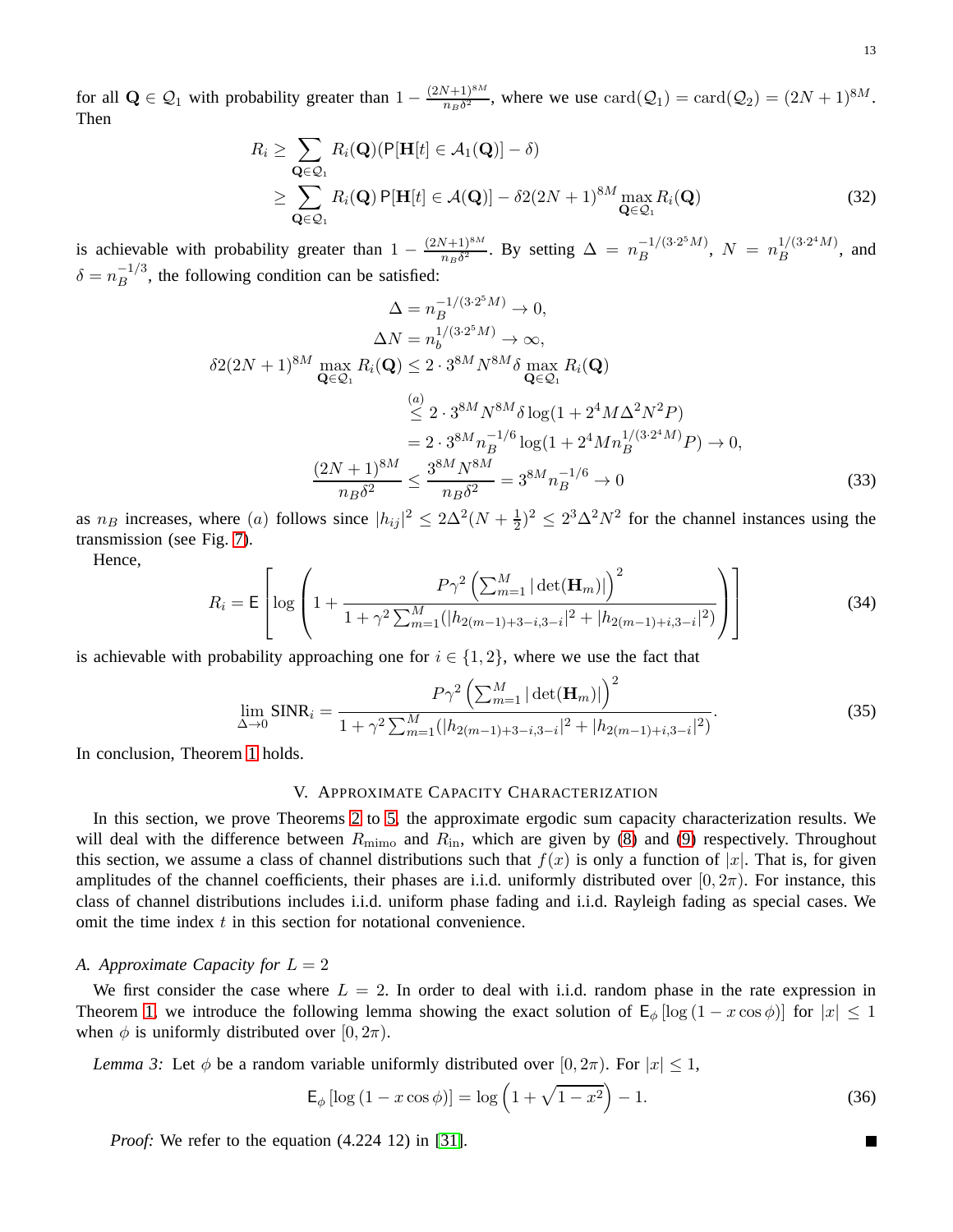*1) Proof of Theorem [2:](#page-5-1)* From [\(8\)](#page-4-3),

<span id="page-13-0"></span>
$$
R_{\rm in} \stackrel{(a)}{=} 2 \,\mathsf{E}_{\theta} \left[ \log \left( 1 + \frac{2P^2 (1 - \cos \theta)}{1 + 4P} \right) \right]
$$
  
=  $2 \log \left( 1 + \frac{2P^2}{1 + 4P} \right) + 2 \,\mathsf{E}_{\theta} \left[ \log \left( 1 - \frac{2P^2}{1 + 4P + 2P^2} \cos \theta \right) \right]$   
 $\stackrel{(b)}{=} 2 \log \left( 1 + \frac{2P^2}{1 + 4P} \right) + 2 \log \left( 1 + \sqrt{1 - \left( \frac{2P^2}{1 + 4P + 2P^2} \right)^2} \right) - 2,$  (37)

where  $\theta = \theta_{1,1} + \theta_{2,2} - \theta_{1,2} - \theta_{2,1}$ . Here, (a) follows since  $|\det(\mathbf{H})|^2 = 2(1 - \cos \theta)$  and  $\sigma_{AF,i}^2 = \frac{2F}{1+2}$  $\frac{2P}{1+2P}$ , (b) follows since  $\theta$  mod  $[2\pi]$  is uniformly distributed over  $[0, 2\pi)$  and from Lemma [3](#page-12-2) with  $\left|\frac{2P^2}{1+4P+2P^2}\right| \leq 1$ . Similarly, from [\(9\)](#page-4-4),

$$
R_{\text{mimo}} = \mathsf{E}_{\theta} \left[ \log((1 + 2P)^2 - 2P^2(1 + \cos \theta)) \right]
$$
  
=  $\log(1 + 4P + 2P^2) + \mathsf{E}_{\theta} \left[ \log \left( 1 - \frac{2P^2}{1 + 4P + 2P^2} \cos \theta \right) \right]$   
=  $\log(1 + 4P + 2P^2) + \log \left( 1 + \sqrt{1 - \left( \frac{2P^2}{1 + 4P + 2P^2} \right)^2} \right) - 1.$  (38)

Then, from [\(37\)](#page-13-0) and [\(38\)](#page-13-1),

$$
R_{\text{mimo}} - R_{\text{in}} = \log \left( \frac{(1+4P)^2}{1+4P+2P^2} \right) - \log \left( 1 + \sqrt{1 - \left( \frac{2P^2}{1+4P+2P^2} \right)^2} \right) + 1
$$
  
\n
$$
\stackrel{(a)}{\leq} \log \left( \frac{(1+4P)^2}{1+4P+2P^2} \right) + 1
$$
  
\n
$$
\stackrel{(b)}{\leq} 4,
$$
\n(39)

where (a) follows since  $\left|\frac{2P^2}{1+4P+2P^2}\right| \le 1$  for any  $P > 0$  and (b) follows since

<span id="page-13-1"></span>
$$
\log\left(\frac{(1+4P)^2}{1+4P+2P^2}\right) \le \log\left(\frac{(1+4P)^2}{1+2\sqrt{2}P+2P^2}\right) \\
= 2\log\left(\frac{1+4P}{1+\sqrt{2}P}\right) \\
\le 3,\n\tag{40}
$$

where we use the fact that  $\log \left( \frac{1+4P}{1+\sqrt{2}P} \right)$ ) is an increasing function of  $P > 0$  and  $\lim_{P \to \infty} \log \left( \frac{1+4P}{1+\sqrt{2}P} \right)$  $=\frac{3}{2}$  $\frac{3}{2}$ . In conclusion, Theorem [2](#page-5-1) holds.

*2) Proof of Theorem [3:](#page-5-2)* Since  $f(x)$  is only a function of  $|x|$ ,  $h_{i,j}$  can be represented as  $a_{i,j} \exp(j\theta_{i,j})$ , where  $a_{i,j} \geq 0$  and  $\theta_{i,j} \in [0, 2\pi)$  are independent of each other. Moreover  $\theta_{i,j}$  is uniformly distributed over  $[0, 2\pi)$ . To simplify the notation, we denote  $\mathbf{a} = \{a_{1,1}, a_{1,2}, a_{2,1}, a_{2,2}\}, A = a_{1,1}^2 a_{2,2}^2 + a_{1,2}^2 a_{2,1}^2, B_1 = a_{1,1}^2 + a_{2,1}^2 + 2,$  $B_2 = a_{1,2}^2 + a_{2,2}^2 + 2$ ,  $G = 2a_{1,1}a_{1,2}a_{2,1}a_{2,2}$ , and  $S = a_{1,1}^2 + a_{1,2}^2 + a_{2,1}^2 + a_{2,2}^2$ .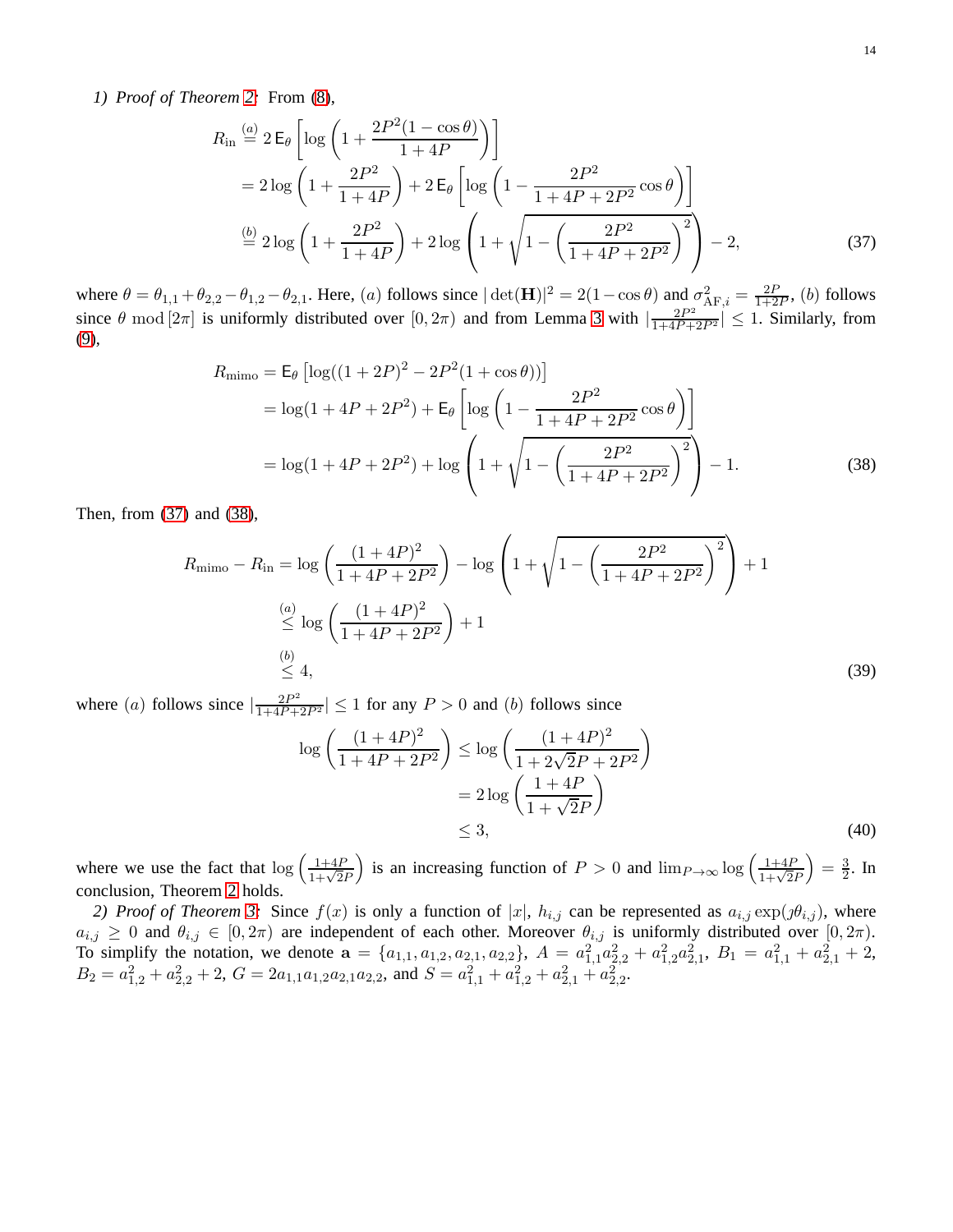From [\(8\)](#page-4-3),

$$
R_{\text{in}} \stackrel{(a)}{=} \sum_{i \in \{1,2\}} \mathsf{E}_{\mathsf{a}} \left[ \mathsf{E}_{\theta} \left[ \log \left( 1 + \frac{P^2 (A - G \cos \theta)}{1 + P B_i} \right) \right] \right],
$$
  
\n
$$
= \sum_{i \in \{1,2\}} \mathsf{E}_{\mathsf{a}} \left[ \log \left( 1 + \frac{P^2 A}{1 + P B_i} \right) \right] + \sum_{i \in \{1,2\}} \mathsf{E}_{\mathsf{a}} \left[ \mathsf{E}_{\theta} \left[ \log \left( 1 - \frac{P^2 G \cos \theta}{1 + P B_i + P^2 A} \right) \right] \right]
$$
  
\n
$$
\stackrel{(b)}{=} \sum_{i \in \{1,2\}} \mathsf{E}_{\mathsf{a}} \left[ \log \left( 1 + \frac{P^2 A}{1 + P B_i} \right) \right] + \sum_{i \in \{1,2\}} \mathsf{E}_{\mathsf{a}} \left[ \log \left( 1 + \sqrt{1 - \left( \frac{P^2 G}{1 + P B_i + P^2 A} \right)^2} \right) \right] - 2
$$
  
\n
$$
\stackrel{(c)}{\geq} \sum_{i \in \{1,2\}} \mathsf{E}_{\mathsf{a}} \left[ \log \left( 1 + \frac{P^2 A}{1 + P B_i} \right) \right] + 2 \mathsf{E}_{\mathsf{a}} \left[ \log \left( 1 + \frac{\sqrt{A^2 - G^2}}{A} \right) \right] - 2
$$
  
\n
$$
= \sum_{i \in \{1,2\}} \mathsf{E}_{\mathsf{a}} \left[ \log \left( 1 + \frac{P A}{B_i} \right) \right] + \sum_{i \in \{1,2\}} \mathsf{E}_{\mathsf{a}} \left[ \log \left( \frac{B_i + P B_i^2 + P^2 A B_i}{B_i + P(A + B_i^2) + P^2 A B_i} \right) \right]
$$
  
\n
$$
+ 2 \mathsf{E}_{\mathsf{a}} \left[ \log \left( 1 + \frac{\sqrt{A^2 - G^2}}{A} \right) \right] - 2
$$
  
\n
$$
\stackrel{(d)}{\geq} \sum_{i \in \{1,
$$

where  $\theta = \theta_{1,1} + \theta_{2,2} - \theta_{1,2} - \theta_{2,1}$ . Here (a) follows from the facts that a and  $\{\theta_{1,1}, \theta_{1,2}, \theta_{2,1}, \theta_{2,2}\}$  are independent of each other and  $|\det(\mathbf{H})|^2 = A - G \cos \theta$ , (b) follows since  $\theta \mod [2\pi]$  is uniformly distributed over  $[0, 2\pi)$  and from Lemma [3](#page-12-2) with  $\vert$  $P^2G$  $\left|\frac{P^2G}{1+PB_i+P^2A}\right| \leq 1$ , (c) follows since  $\frac{P^2G}{1+PB_i+P^2A} \leq \frac{G}{A}$  $\frac{G}{A}$  for any  $P \ge 0$ , and (d) follows since  $\log \left( \frac{c_1+c_2}{c_1+c_2} \right)$  $\frac{c_1+c_2}{c_1+c_3}\Big)\geq \log\Big(\frac{c_2}{c_3}$  $\frac{c_2}{c_3}$  for  $c_1, c_2, c_3 > 0$  and  $c_2 \le c_3$ . From [\(9\)](#page-4-4),

<span id="page-14-0"></span>
$$
R_{\text{mimo}} \stackrel{(a)}{=} \mathsf{E}_{\mathbf{a}} \left[ \mathsf{E}_{\theta} \left[ \log \det(\mathbf{I} + P \mathbf{H} \mathbf{H}^{\dagger}) \right] \right]
$$
  
\n
$$
= \mathsf{E}_{\mathbf{a}} \left[ \mathsf{E}_{\theta} \left[ \log \left( 1 + PS + P^2 (A - G \cos \theta) \right) \right] \right]
$$
  
\n
$$
= \mathsf{E}_{\mathbf{a}} \left[ \log \left( 1 + PS + P^2 A \right) \right] + \mathsf{E}_{\mathbf{a}} \left[ \mathsf{E}_{\theta} \left[ \log \left( 1 - \frac{P^2 G}{1 + PS + P^2 A} \cos \theta \right) \right) \right] \right]
$$
  
\n
$$
\stackrel{(b)}{=} \mathsf{E}_{\mathbf{a}} \left[ \log \left( 1 + PS + P^2 A \right) \right] + \mathsf{E}_{\mathbf{a}} \left[ \log \left( 1 + \sqrt{1 - \left( \frac{P^2 G}{1 + PS + P^2 A} \right)^2} \right) \right] - 1
$$
  
\n
$$
\stackrel{(c)}{\leq} \mathsf{E}_{\mathbf{a}} \left[ \log \left( 1 + PS + P^2 A \right) \right], \tag{42}
$$

where (a) follows from the fact that a and  $\{\theta_{1,1}, \theta_{1,2}, \theta_{2,1}, \theta_{2,2}\}$  are independent of each other, (b) follows since  $\theta$  mod  $[2\pi]$  is uniformly distributed over  $[0, 2\pi)$  and from Lemma [3](#page-12-2) and  $\left[\frac{P^2G}{1+PS+1}\right]$  $\frac{P^2 G}{1+PS+P^2 A} \leq 1$ , and (c) follows again since  $\left| \frac{P^2 G}{1 + PS + 1} \right|$  $\frac{P^2G}{1+PS+P^2A} \leq 1.$ Let

$$
\Delta = \log(1 + PS + P^2 A) - \sum_{i \in \{1, 2\}} \log \left(1 + \frac{PA}{B_i}\right).
$$
\n(43)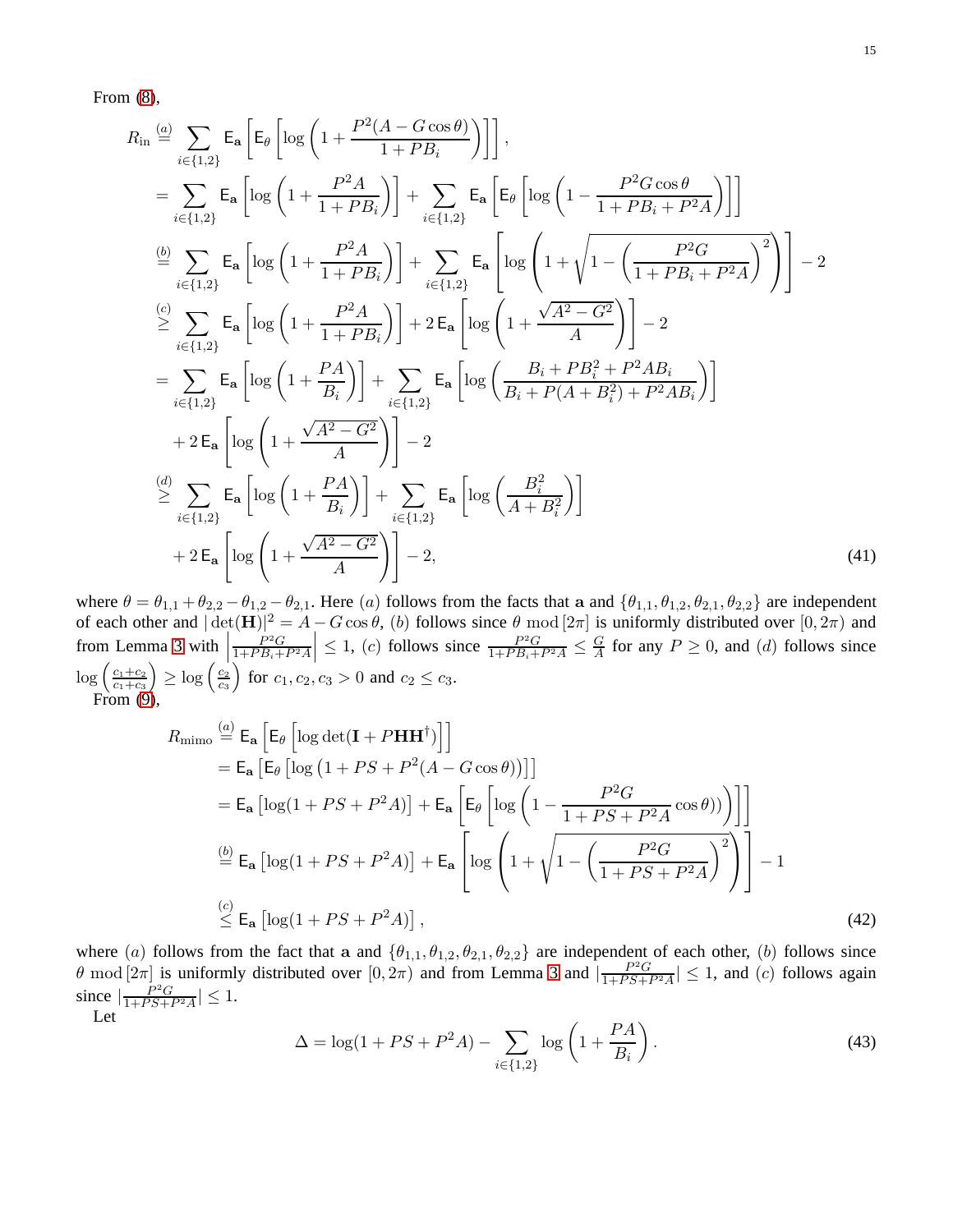Then

<span id="page-15-1"></span>
$$
\Delta = \log\left(\frac{B_1 B_2}{A}\right) + \log\left(\frac{1 + PS + P^2 A}{\frac{B_1 B_2}{A} + P(B_1 + B_2) + P^2 A}\right)
$$
  
\n
$$
\leq \log\left(\frac{B_1 B_2}{A}\right),
$$
\n(44)

where the inequality follows since  $B_1B_2 \ge A$  and  $B_1 + B_2 \ge S$ . Therefore, from [\(41\)](#page-14-0) to [\(44\)](#page-15-1),

$$
R_{\text{mimo}} - R_{\text{in}} \le \mathsf{E}_{\mathbf{a}}[\Delta] - \sum_{i \in \{1, 2\}} \mathsf{E}_{\mathbf{a}} \left[ \log \left( \frac{B_i^2}{A + B_i^2} \right) \right] - 2 \mathsf{E}_{\mathbf{a}} \left[ \log \left( 1 + \frac{\sqrt{A^2 - G^2}}{A} \right) \right] + 2
$$
  
\n
$$
\le \mathsf{E}_{\mathbf{a}} \left[ \log \left( \frac{A(A + B_1^2)(A + B_2^2)}{B_1 B_2 (A + \sqrt{A^2 - G^2})^2} \right) \right] + 2
$$
  
\n
$$
= 2 \mathsf{E}_{\mathbf{a}} \left[ \log \left( \frac{\sqrt{A} (A + B_1^2)}{B_1 (A + \sqrt{A^2 - G^2})} \right) \right] + 2.
$$
 (45)

In conclusion, Theorem [3](#page-5-2) holds.

# <span id="page-15-0"></span>*B. Approximate Capacity as*  $L \rightarrow \infty$

In this subsection, we characterize an approximate ergodic sum capacity in the limit of large number of relays by deriving  $\lim_{L\to\infty}$  { $R_{\text{mimo}} - R_{\text{in}}$ }. For K-user 2-hop networks with L relays, it was shown in [\[9\]](#page-21-2) that interference can be completely neutralized if  $K \ge N(N-1) + 1$ , which indicates that for  $2 \times L \times 2$  networks interference neutralization can be achieved without channel pairing if  $L \geq 3$ . However, maximizing the achievable sum rate exploiting interference neutralization without channel pairing presented in [\[32\]](#page-21-17) is non-convex and, as a result, it is unclear how to determine the sum rate gap from the cut-set upper bound. By contrast, we now show that our achievable rate expression from Theorem [1](#page-4-1) permits to derive a finite-gap result. The rate expression  $R_{\text{in}}$  in [\(8\)](#page-4-3) contains the sum of i.i.d. random variables, i.e.,  $\sum_{m=1}^{M} |\det(\mathbf{H}_m)|$ , which approaches a deterministic value M E[ $|\det(\mathbf{H}_1)|$ ] almost surely as  $M \to \infty$  by the law of large numbers. The following lemma provides a rigorous lower bound in order to deal with  $R_{\rm in}$  that holds for any  $M$ .

<span id="page-15-2"></span>*Lemma 4:* Consider a sequence of i.i.d. nonnegative random variables  $\{X_i, i \in \mathbb{Z}_+\}$ . Let  $S_m = \sum_{i=1}^m X_i$ . If  $E[X_1^2] < \infty$ , then for any  $\epsilon \in (0, E[X_1])$  and any  $c > 0$ ,

$$
\mathsf{E}\left[\log(1 + cS_m^2)\right] \ge \log\left(1 + cm^2(\mathsf{E}[X_1])^2\right) - \delta_m(c, \mathsf{E}[X_1], \mathsf{E}[X_1^2]),\tag{46}
$$

where

$$
\delta_m(c, \mathsf{E}[X_1], \mathsf{E}[X_1^2]) = \frac{\mathsf{E}[X_1^2]}{m\epsilon^2} \log \left( 1 + cm^2 (\mathsf{E}[X_1] - \epsilon)^2 \right) - \log \left( 1 - \frac{cm^2 \epsilon (2 \mathsf{E}[X_1] - \epsilon)}{1 + cm^2 (\mathsf{E}[X_1])^2} \right)
$$
(47)

is a positive sequence of m, which converges to zero as  $\epsilon \to 0$ .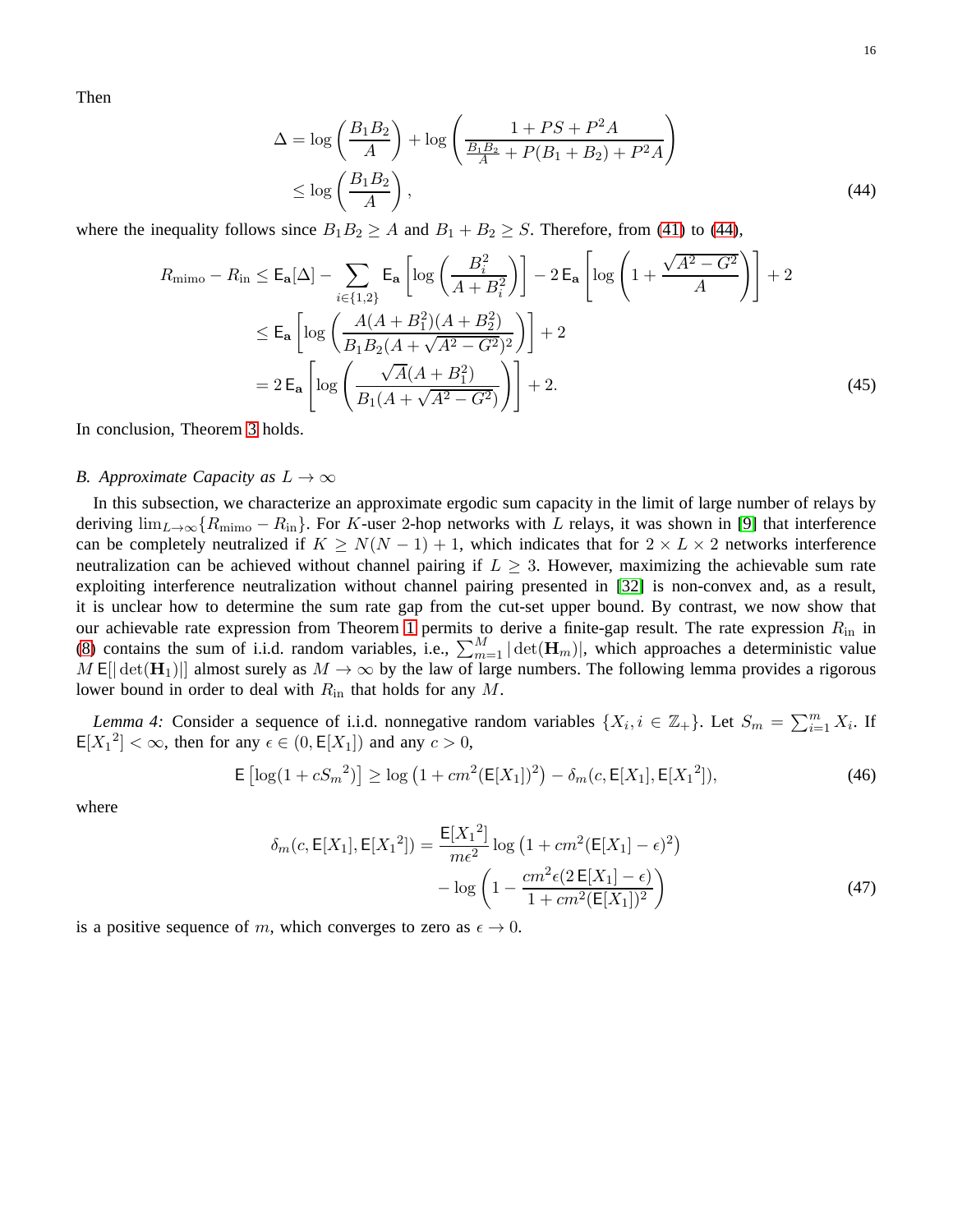*Proof:* We have

$$
\begin{split}\n& \mathsf{E}\left[\log(1+{cS_m}^2)\right] \\
&= \mathsf{E}\left[\log\left(1+{cS_m}^2\right)\left(1_{\{|S_m/m-\mathsf{E}[X_1]|<\epsilon\}}+1_{\{|S_m/m-\mathsf{E}[X_1]|<\epsilon\}}\right)\right] \\
& \stackrel{(a)}{\geq} \log\left(1+{cm^2(\mathsf{E}[X_1])^2-2cm^2\epsilon\,\mathsf{E}[X_1]+cm^2\epsilon^2)}\right)\,\mathsf{E}[1_{\{|S_m/m-\mathsf{E}[X_1]|<\epsilon\}}] \\
& \stackrel{(b)}{\geq} \log\left(1+{cm^2(\mathsf{E}[X_1])^2-2cm^2\epsilon\,\mathsf{E}[X_1]+cm^2\epsilon^2)}\right)\left(1-\frac{\text{Var}(X_1)}{me^2}\right) \\
& \stackrel{(c)}{\geq} \log\left(1+{cm^2(\mathsf{E}[X_1])^2-2cm^2\epsilon\,\mathsf{E}[X_1]+cm^2\epsilon^2)}\right) \\
&- \frac{\mathsf{E}[X_1^2]}{me^2}\log\left(1+{cm^2(\mathsf{E}[X_1])^2+cm^2\epsilon^2}\right) \\
&= \log\left(1+{cm^2(\mathsf{E}[X_1])^2}\right)-\delta_m(c,\mathsf{E}[X_1],\mathsf{E}[X_1^2]),\n\end{split} \tag{48}
$$

where (a) follows since  $S_m > m \mathbb{E}[X_1]-m\epsilon$  under the condition  $|S_m/m-\mathbb{E}[X_1]| < \epsilon$ , (b) follows from Chebyshev's inequality, and (c) follows since  $\text{Var}(X_1) \leq \mathbb{E}[X_1^2]$ . In conclusion, Lemma [4](#page-15-2) holds.

By setting  $\delta_m$  arbitrarily small as m increases, Lemma [4](#page-15-2) provides that

$$
E\left[\log(1 + cS_m^2)\right] \ge \log\left(1 + cm^2 (E[X_1])^2\right) \tag{49}
$$

in the limit of large m. Note that this bound is asymptotically tight since  $E\left[log(1 + cS_m^2)\right] \leq log(1 + cE[S_m^2])$ from Jensen's inequality and  $\log(1 + c \mathsf{E}[S_m^2])$  is approximately given as  $\log(1 + cm^2 \mathsf{E}[X_1]^2)$  as m increases. *1) Proof of Theorem [4:](#page-7-1)* Recall  $M = \lfloor \frac{L}{2} \rfloor$  $\frac{L}{2}$ . That is,  $L \le 2M + 1$ . From [\(9\)](#page-4-4),

<span id="page-16-1"></span><span id="page-16-0"></span>
$$
R_{\text{mimo}} \le 2\log(1 + P(2M + 1)),\tag{50}
$$

where the inequality follows from Jensen's inequality and the fact that  $log \det(\cdot)$  is a concave function [\[33\]](#page-21-18). Here we assume  $L = 2M + 1$  to obtain an upper bound.

From [\(8\)](#page-4-3),

$$
R_{\rm in} \stackrel{(a)}{=} 2 \,\mathsf{E}_{\{\theta_1,\cdots,\theta_M\}} \left[ \log \left( 1 + \frac{P^2 \left( \sum_{m=1}^M \sqrt{2 - 2 \cos \theta_m} \right)^2}{1 + P(2M + 2)} \right) \right]
$$
\n
$$
\stackrel{(b)}{\geq} 2 \log \left( 1 + \frac{\frac{16}{\pi^2} P^2 M^2}{1 + P(2M + 2)} \right) - 2 \delta_M \left( \frac{P^2}{1 + P(2M + 2)}, \frac{4}{\pi}, 2 \right), \tag{51}
$$

where  $\theta_m = \theta_{2m-1,1} + \theta_{2m,2} - \theta_{2m-1,2} - \theta_{2m,1}$ . Here, (a) follows since  $|\det(\mathbf{H}_m)| = \sqrt{2 - 2\cos\theta_m}$  and (b) follows since  $\theta_m$  mod  $[2\pi]$  is uniformly distributed over  $[0, 2\pi)$  and from Lemma [4](#page-15-2) with the facts that  $E\left[\sqrt{2-2\cos\theta_1}\right] =$ 4  $\frac{4}{\pi}$ , and E  $[2 - 2\cos\theta_1] = 2$ . Then, from [\(50\)](#page-16-0) and [\(51\)](#page-16-1),

$$
R_{\text{mimo}} - R_{\text{in}} \le 2 \log \left( \frac{1 + P(4M + 3) + P^2(2M + 1)(2M + 2)}{1 + P(2M + 2) + \frac{16}{\pi^2} P^2 M^2} \right) + 2 \delta_M \left( \frac{P^2}{1 + P(2M + 2)}, \frac{4}{\pi}, 2 \right).
$$
\n(52)

Hence,  $\lim_{M\to\infty}$  { $R_{\text{mimo}} - R_{\text{in}}$ }  $\leq 4 \log \pi - 4 + \epsilon_1$ , where

$$
\epsilon_1 = \lim_{M \to \infty} 2\delta_M \left( \frac{P^2}{1 + P(2M + 2)}, \frac{4}{\pi}, 2 \right)
$$

$$
= -2\log\left(1 - \epsilon \left(\frac{\pi}{2} - \frac{\pi^2}{16}\epsilon\right)\right) > 0,
$$
(53)

which can be arbitrarily small as  $\epsilon$  decreases. In conclusion, Theorem [4](#page-7-1) holds.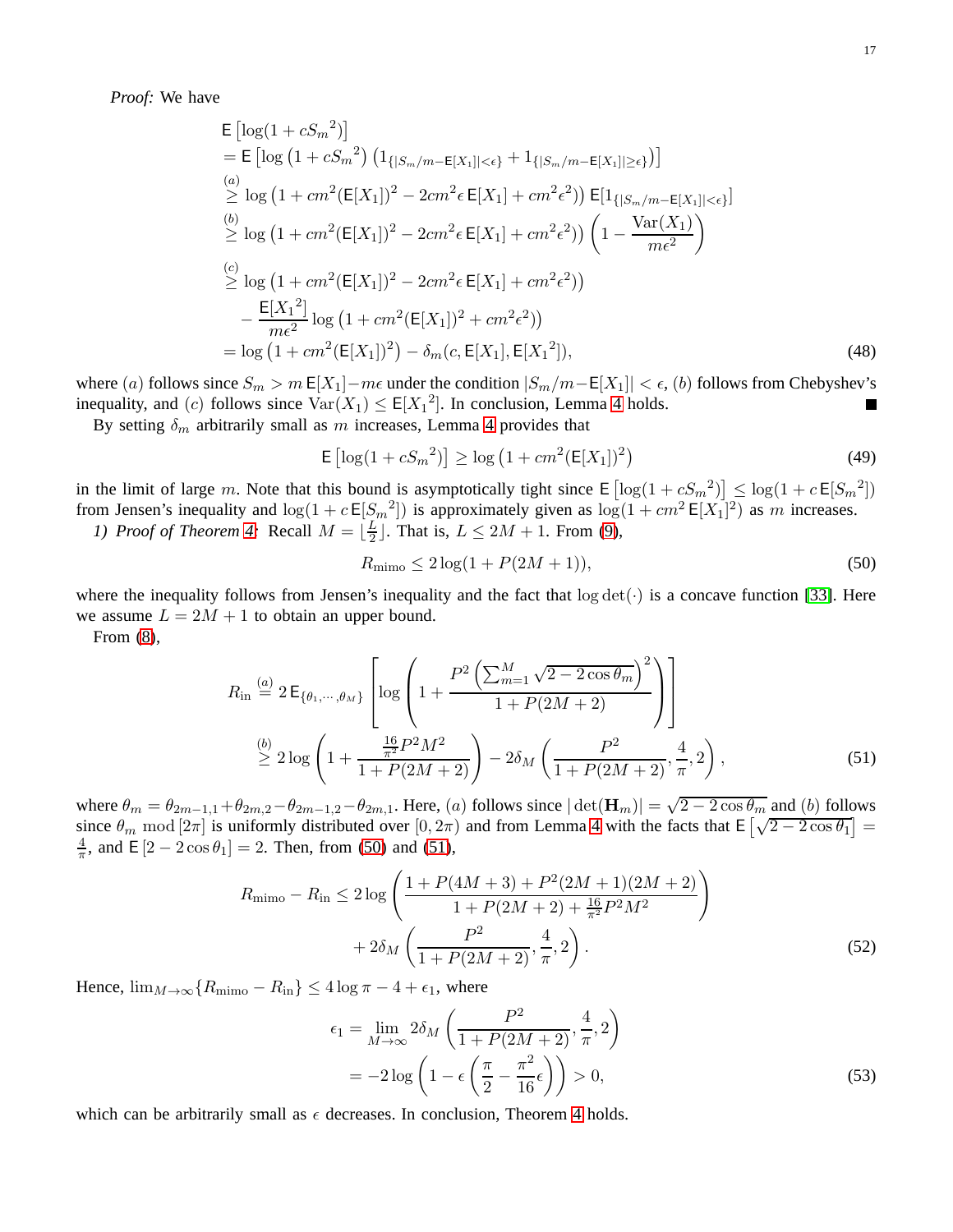*2) Proof of Theorem [5:](#page-7-2)* From [\(8\)](#page-4-3),

<span id="page-17-1"></span>
$$
R_{\rm in} \ge 2 \,\mathsf{E} \left[ \log \left( 1 + P^2 \left( \sum_{m=1}^M |\det(\mathbf{H}_m)| \right)^2 \right) \right]
$$
  
- 2 \,\mathsf{E} \left[ \log \left( 1 + P \left( \sum\_{m=1}^{2M} |h\_{m,1}|^2 + 2 \right) \right) \right]  

$$
\stackrel{(a)}{\ge 2} \log \left( \frac{1 + P^2 M^2 \left( \mathsf{E}[\left| \det(\mathbf{H}_1) \right|] \right)^2}{1 + P(2M + 2)} \right)
$$
  
- 2 \delta\_M \left( P^2, \mathsf{E}[\left| \det(\mathbf{H}\_1) \right|], \mathsf{E} \left[ \left| \det(\mathbf{H}\_1) \right|^2 \right] \right), \tag{54}

where  $(a)$  follows from Lemma [4](#page-15-2) and Jensen's inequality. Hence, from [\(50\)](#page-16-0) and [\(54\)](#page-17-1),

$$
R_{\text{mimo}} - R_{\text{in}} \le 2 \log \left( \frac{1 + P(4M + 3) + P^2(2M + 1)(2M + 2)}{1 + P^2 M^2 \left( \mathbb{E}[\left| \det(\mathbf{H}_1) \right|] \right)^2} \right) + 2 \delta_M \left( P^2, \mathbb{E}[\left| \det(\mathbf{H}_1) \right|, \mathbb{E} \left[ \left| \det(\mathbf{H}_1) \right|^2 \right] \right) \tag{55}
$$

and

$$
\lim_{M \to \infty} \{ R_{\text{mimo}} - R_{\text{in}} \} \le 4 - 4 \log \left( \mathbb{E} [|\det(\mathbf{H}_1)|] \right) + \epsilon_2,
$$
\n(56)

where

$$
\epsilon_2 = \lim_{M \to \infty} 2\delta_M \left( P^2, \mathsf{E}[\left| \det(\mathbf{H}_1) \right|], \mathsf{E}\left[ \left| \det(\mathbf{H}_1) \right|^2 \right] \right)
$$
  
=  $-2 \log \left( 1 - \frac{\epsilon (2 \mathsf{E}[\left| \det(\mathbf{H}_1) \right|] - \epsilon)}{(\mathsf{E}[\left| \det(\mathbf{H}_1) \right|])^2} \right) > 0,$  (57)

<span id="page-17-0"></span>which can be arbitrarily small as  $\epsilon$  decreases. In conclusion, Theorem [5](#page-7-2) holds.

# VI. CONCLUSION

In this paper, we studied a fading 2-user 2-hop network with L relays where channel coefficients vary over time. In spite of recent achievements in this area, the best known capacity characterization is to within  $o(\log SNR)$ bits/sec/Hz from the ergodic sum capacity, which can be arbitrarily large as SNR increases. For a broad class of channel distributions, we tightened this gap to within a constant number of bits/sec/Hz, independent of SNR. The achievability follows from ergodic interference neutralization in which the relays are partitioned into several pairs and interference is neutralized separately by each pair of relays. The proposed scheme makes interference neutralized in the finite SNR regime and, at the same time, the intended signal power increased quadratically with L, leading that the optimal  $2 \log(LSNR)$  rate scaling is achievable, which cannot be captured by the previous DoF work.

#### APPENDIX I

# QUANTIZATION FOR I.I.D. UNIFORM PHASE FADING

For i.i.d. uniform phase fading,  $h_{i,j}[t]$  and  $g_{j,i}[t]$  respectively are represented as  $\exp(j\theta_{i,j}[t])$  and  $\exp(j\varphi_{j,i}[t])$ for  $i \in \{1, \dots, L\}$  and  $j \in \{1, 2\}$ . Hence we can quantize the channel space of each hop based on angles. Specifically, the channel space of the first hop can be partitioned as follows. For  $N \in \mathbb{Z}_+$ , first define  $\mathcal{Q}_1 :=$  $\left\{\exp(j0), \exp(j\frac{2\pi}{N}\right\}$  $\frac{2\pi}{N}$ ),  $\exp\left(j\frac{4\pi}{N}\right)$  $\left(\frac{\ln x}{N}\right), \cdots, \exp\left(j\frac{(N-1)2\pi}{N}\right)\right\}^{2M\times 2}$ . Let U denote the set of all  $x \in \mathbb{C}$  satisfying  $|x| = 1$ . For a quantized channel matrix  $\mathbf{Q} \in \mathcal{Q}_1$ , define  $\mathcal{A}_1(\mathbf{Q}) := \{ \mathbf{A} \in \mathcal{U}^{2M \times 2} | -\frac{\pi}{N} \leq \angle a_{i,j} - \angle q_{i,j} < \frac{\pi}{N} \}$  $\frac{\pi}{N}$  for all  $i \in$  $\{1, \dots, 2M\}$  and  $j \in \{1,2\}\}\,$ , where  $\mathbf{A} = \{a_{i,j}\}\,$ ,  $\mathbf{Q} = \{\hat{q}_{i,j}\}\,$ , and  $\angle x$  denotes the angle of  $x \in \mathcal{U}$ , i.e.,  $x =$  $\exp(j\angle x)$ . Figure [8](#page-18-0) illustrates the channel space partitioning with respect to  $h_{i,j} \in \mathcal{U}$ . In a similar manner, we can define  $\mathcal{Q}_2$  and  $\mathcal{A}_2(\mathbf{Q})$  for the second hop. Then we can show that there exists an increasing sequence of N, which is a function of  $n_B$ , such that [\(7\)](#page-4-0) is achievable as  $n_B$  increases using similar steps in the proof of Theorem [1.](#page-4-1)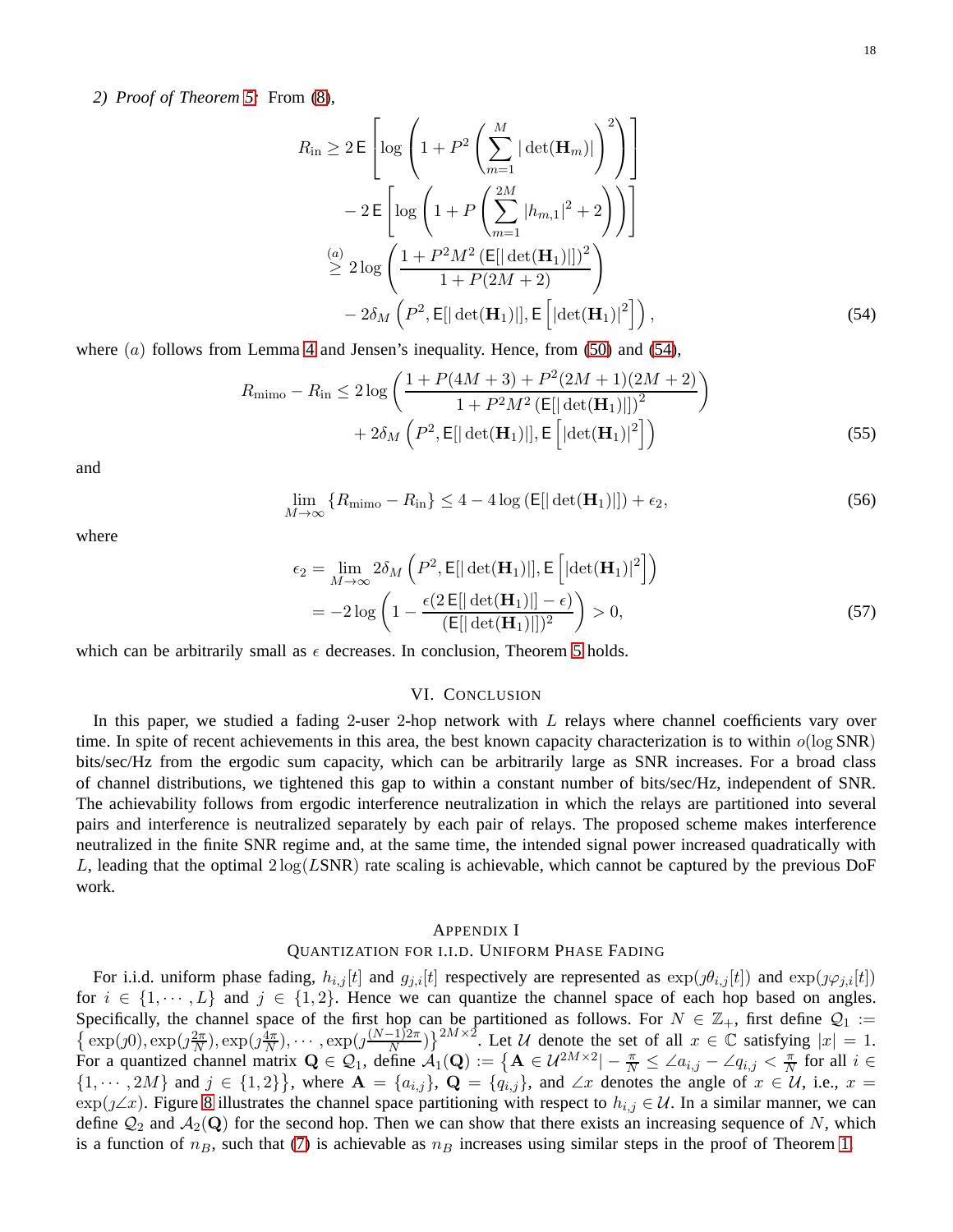

<span id="page-18-0"></span>Fig. 8. Channel space partitioning with respect to the channel coefficient  $h_{i,j} \in \mathcal{U}$  for i.i.d. uniform phase fading.

# APPENDIX II CLOSED FORM OF  $E[|\det(\mathbf{H}_1)|]$  for i.i.d. Rayleigh Fading

Let A be a  $2 \times 2$  matrix whose entries are i.i.d. circularly symmetric complex Gaussian random variables with mean zero and unit variance and  $W := 2AA^{\dagger}$ . Let  $\lambda_1$  and  $\lambda_2$ ,  $\lambda_1 \geq \lambda_2$ , be the eigenvalues of W. Then the joint probability density function of  $\lambda_1$  and  $\lambda_2$  is given by [\[34,](#page-21-19) Equation (3.11)]

$$
f(\lambda_1, \lambda_2) = \frac{1}{16} \exp\left(-\frac{1}{2}(\lambda_1 + \lambda_2)\right) (\lambda_1 - \lambda_2)^2 \mathbf{1}_{\{\lambda_1 \geq \lambda_2 \geq 0\}}(\lambda_1, \lambda_2).
$$
 (58)

Thus,

$$
\begin{split}\n\mathsf{E}[|\det(\mathbf{H}_{1})|] &= \frac{1}{2} \mathsf{E} \left[ \sqrt{\det(\mathbf{W})} \right] \\
&= \frac{1}{2} \mathsf{E} \left[ \sqrt{\lambda_{1} \lambda_{2}} \right] \\
&= \frac{1}{32} \int_{0}^{\infty} \int_{0}^{\lambda_{1}} \sqrt{\lambda_{1} \lambda_{2}} \exp \left( -\frac{1}{2} (\lambda_{1} + \lambda_{2}) \right) (\lambda_{1} - \lambda_{2})^{2} d\lambda_{1} d\lambda_{2} \\
&\stackrel{(a)}{=} \frac{1}{32} \int_{0}^{\infty} \int_{0}^{u} \sqrt{(u+v)(u-v)} \exp (-u) (2v)^{2} 2dv du \\
&= \frac{1}{4} \int_{0}^{\infty} \left( \int_{0}^{u} v^{2} \sqrt{u^{2} - v^{2}} dv \right) \exp (-u) du \\
&= \frac{1}{4} \int_{0}^{\infty} \frac{\pi}{16} u^{4} \exp(-u) du \\
&= \frac{3\pi}{8},\n\end{split}
$$
\n(59)

where (a) follows by a change of variable  $u = (\lambda_1 + \lambda_2)/2$  and  $v = (\lambda_1 - \lambda_2)/2$ . In conclusion,  $E[|\det(\mathbf{H})|] = \frac{3\pi}{8}$ for i.i.d. Rayleigh fading.

# APPENDIX III

# APPROXIMATE ERGODIC CAPACITY FOR FADING INTERFERENCE CHANNEL

A similar analysis used in Theorems [2](#page-5-1) and [3](#page-5-2) is applicable for fading interference channel. Specifically, consider the K-user interference channel in which the input–output relation is given by

$$
\mathbf{y}[t] = \mathbf{H}[t]\mathbf{x}[t] + \mathbf{z}[t] \tag{60}
$$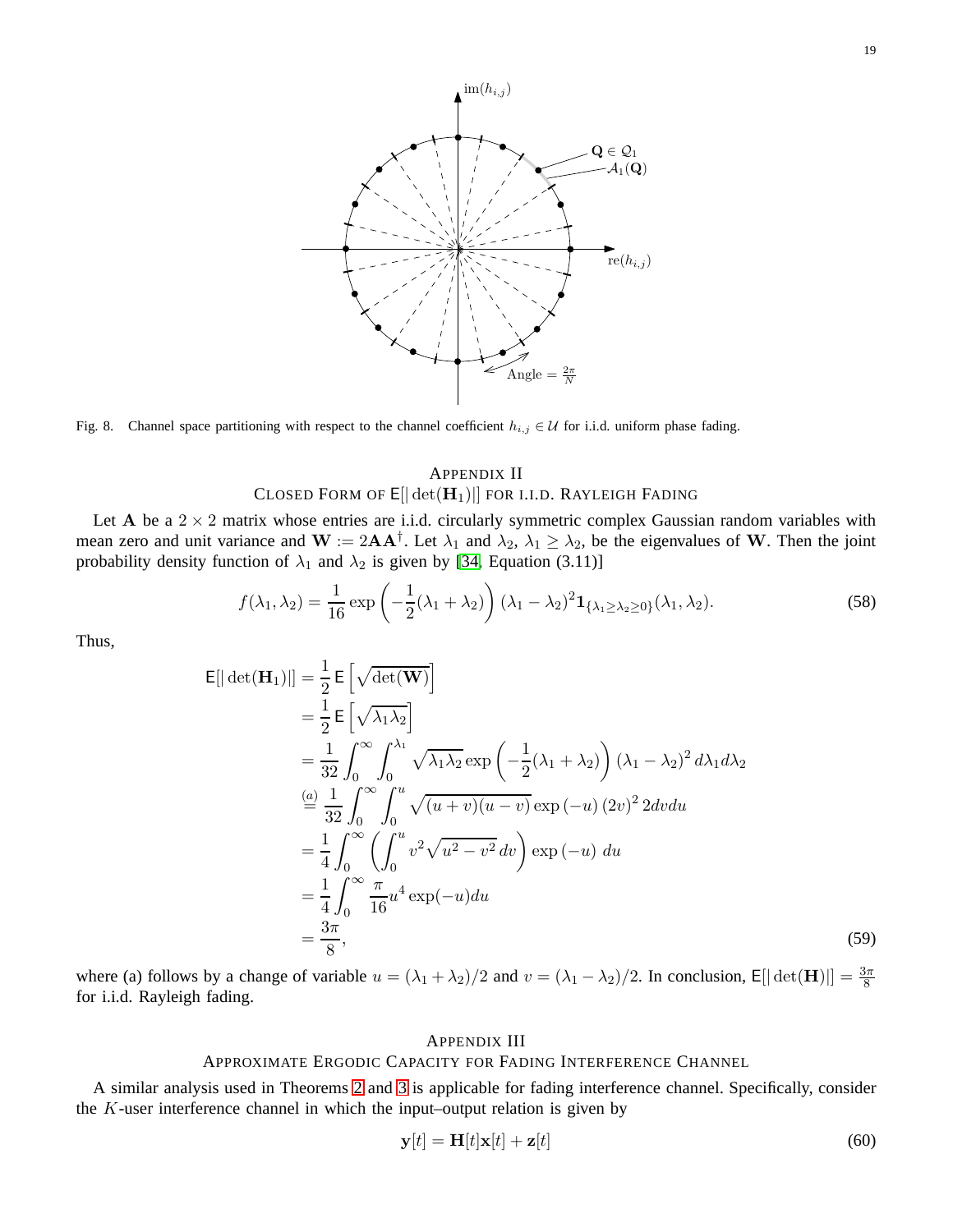and the elements of  $H[t] = \{h_{i,j}[t]\}$  are i.i.d. drawn from a continuous distribution  $f(x)$ ,  $x \in \mathbb{C}$ , and vary independently over time. The achievability follows from ergodic interference alignment in [\[3\]](#page-20-1) showing that

<span id="page-19-2"></span><span id="page-19-1"></span>
$$
R_i = \frac{1}{2} \mathsf{E}[\log(1 + 2|h_{i,i}|^2 P)] \tag{61}
$$

is achievable for all  $i \in \{1, \dots, K\}$  [\[3,](#page-20-1) Theorem 2]. Theorem [6](#page-19-0) characterizes an approximate ergodic per-user capacity, i.e., ergodic sum capacity divided by  $K$ , assuming that all sources employ uniform power allocation across time. For this case, the sum of any pair of achievable rates is upper bounded by

$$
R_i + R_j \le \mathsf{E}\left[\log\left(1 + \frac{(|h_{i,j}|^2 + |h_{i,i}|^2)P}{\min\left\{1, \frac{|h_{i,j}|^2}{|h_{j,j}|^2}\right\}}\right)\right]
$$
(62)

for all  $i, j \in \{1, \dots, K\}$ ,  $i \neq j$  [\[3,](#page-20-1) Equation (99)]. From the lower bound [\(61\)](#page-19-1) and the upper bound [\(62\)](#page-19-2), we characterize an approximate ergodic per-user capacity in the following theorem.

<span id="page-19-0"></span>*Theorem 6:* Consider the fading K-user interference channel. Let  $R_{ia} := \sum_{i=1}^{K} \frac{1}{2}$  $\frac{1}{2}$  E[log(1+2| $h_{i,i}$ |<sup>2</sup> $P$ )] and  $C_{\text{sum}}$ denote the sum capacity assuming that all sources employ uniform power allocation across time. Then

<span id="page-19-5"></span>
$$
\frac{C_{\text{sum}} - R_{\text{ia}}}{K} \le \frac{1}{2} \log \left( \frac{3}{2} \right) + \frac{1}{2} \mathsf{E} \left[ \left| \log \left( \frac{|h_{1,1}|^2}{|h_{1,2}|^2} \right) \right| \right] \tag{63}
$$

for any  $P > 0$ .

*Proof:* Define

$$
\Delta(|h_{i,i}|^2, |h_{j,j}|^2, |h_{i,j}|^2)
$$
  
:= 
$$
\log \left( 1 + \frac{(|h_{i,j}|^2 + |h_{i,i}|^2)P}{\min\left\{1, \frac{|h_{i,j}|^2}{|h_{j,j}|^2}\right\}} \right) - \frac{1}{2} \log(1 + 2|h_{i,i}|^2 P) - \frac{1}{2} \log(1 + 2|h_{j,j}|^2 P).
$$
 (64)

Then, from [\(61\)](#page-19-1) and [\(62\)](#page-19-2) and the fact that channel coefficients are i.i.d.,

<span id="page-19-4"></span><span id="page-19-3"></span>
$$
\frac{C_{\text{sum}} - R_{\text{ia}}}{K} \le \frac{1}{2} \mathsf{E}[\Delta(|h_{1,1}|^2, |h_{2,2}|^2, |h_{1,2}|^2)].\tag{65}
$$

The term  $\Delta(|h_{1,1}|^2, |h_{2,2}|^2, |h_{1,2}|^2)$  can be expressed as

$$
\Delta(|h_{1,1}|^2, |h_{2,2}|^2, |h_{1,2}|^2)
$$
\n
$$
= \log\left(1 + \max\left\{1, \frac{|h_{2,2}|^2}{|h_{1,2}|^2}\right\} (|h_{1,2}|^2 + |h_{1,1}|^2)P\right) - \frac{1}{2}\log(1 + 2|h_{1,1}|^2P) - \frac{1}{2}\log(1 + 2|h_{2,2}|^2P)
$$
\n
$$
= \frac{1}{2}\log\left(\frac{1 + \max\left\{1, \frac{|h_{2,2}|^2}{|h_{1,2}|^2}\right\} (|h_{1,2}|^2 + |h_{1,1}|^2)P}{1 + 2|h_{1,1}|^2P}\right) + \frac{1}{2}\log\left(\frac{1 + \max\left\{1, \frac{|h_{2,2}|^2}{|h_{1,2}|^2}\right\} (|h_{1,2}|^2 + |h_{1,1}|^2)P}{1 + 2|h_{2,2}|^2P}\right). \quad (66)
$$

The first term of [\(66\)](#page-19-3) is upper bounded as

$$
\frac{1}{2}\log\left(\frac{1+\max\left\{1,\frac{|h_{2,2}|^2}{|h_{1,2}|^2}\right\}(|h_{1,2}|^2+|h_{1,1}|^2)P}{1+2|h_{1,1}|^2P}\right) \n\leq \frac{1}{2}\log\left(\frac{1+\max\left\{1,\frac{|h_{2,2}|^2}{|h_{1,2}|^2}\right\}|h_{1,2}|^2P+\max\left\{1,\frac{|h_{2,2}|^2}{|h_{1,2}|^2}\right\}2|h_{1,1}|^2P}{1+2|h_{1,1}|^2P}\right) \n\leq \frac{1}{2}\log\left(\max\left\{1,\frac{|h_{2,2}|^2}{|h_{1,2}|^2}\right\}\frac{|h_{1,2}|^2}{2|h_{1,1}|^2}+\max\left\{1,\frac{|h_{2,2}|^2}{|h_{1,2}|^2}\right\}\right) \n= \frac{1}{2}\log\left(\max\left\{1,\frac{|h_{2,2}|^2}{|h_{1,2}|^2}\right\}\right) + \frac{1}{2}\log\left(1+\frac{|h_{1,2}|^2}{2|h_{1,1}|^2}\right).
$$
\n(67)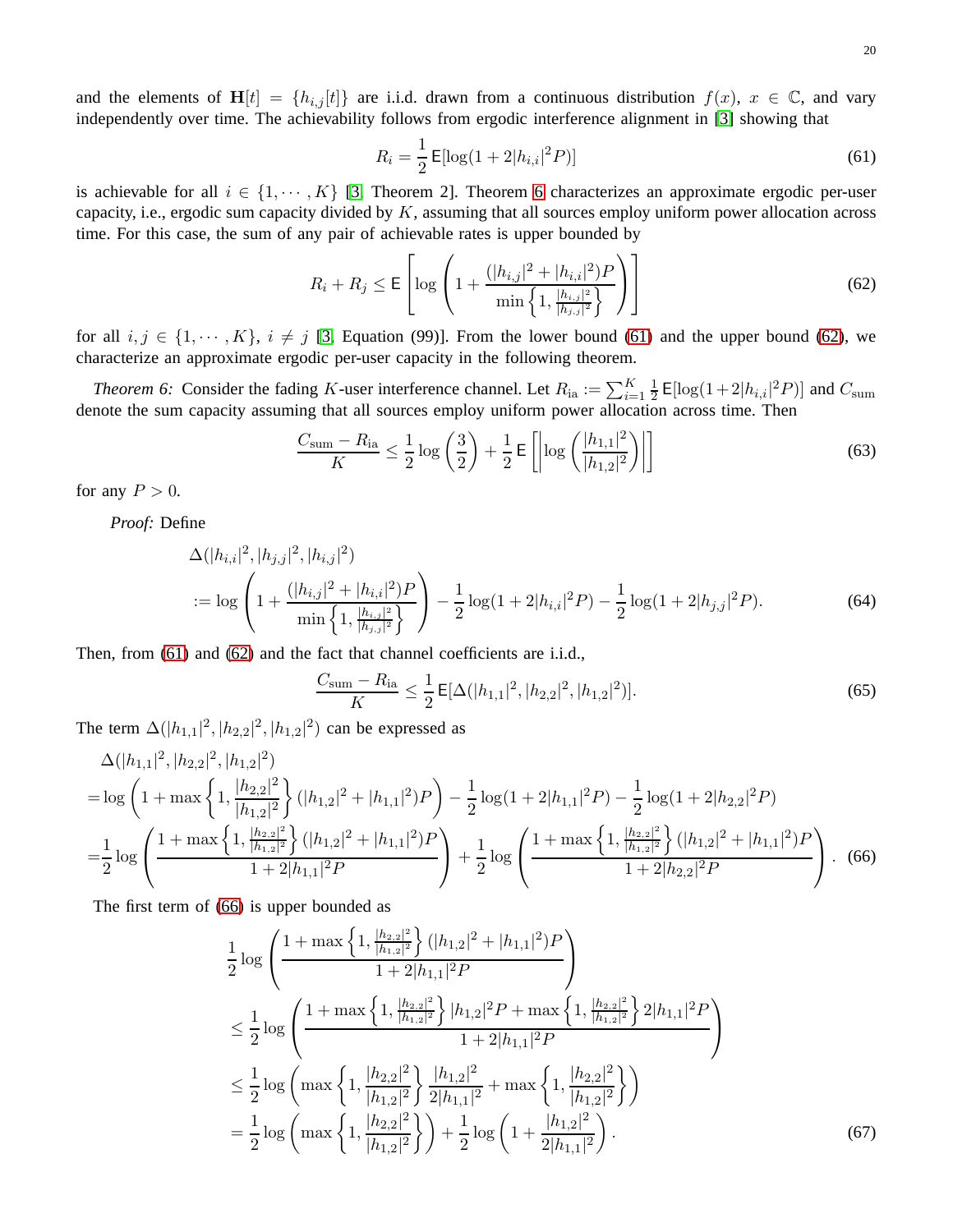Similarly, the second term of [\(66\)](#page-19-3) is upper bounded as

$$
\frac{1}{2}\log\left(\frac{1+\max\left\{1,\frac{|h_{2,2}|^2}{|h_{1,2}|^2}\right\}(|h_{1,2}|^2+|h_{1,1}|^2)P}{1+2|h_{2,2}|^2P}\right) \n\leq \frac{1}{2}\log\left(\frac{1+\max\left\{1,\frac{|h_{1,2}|^2}{|h_{2,2}|^2}\right\}2|h_{2,2}|^2P+\max\left\{1,\frac{|h_{2,2}|^2}{|h_{1,2}|^2}\right\}|h_{1,1}|^2P}{1+2|h_{2,2}|^2P}\right) \n\leq \frac{1}{2}\log\left(\max\left\{1,\frac{|h_{1,2}|^2}{|h_{2,2}|^2}\right\}+\max\left\{1,\frac{|h_{2,2}|^2}{|h_{1,2}|^2}\right\}\frac{|h_{1,1}|^2}{2|h_{2,2}|^2}\right) \n\stackrel{(a)}{=} \frac{1}{2}\log\left(\max\left\{1,\frac{|h_{1,2}|^2}{|h_{2,2}|^2}\right\}+\max\left\{1,\frac{|h_{1,2}|^2}{|h_{2,2}|^2}\right\}\frac{|h_{1,1}|^2}{2|h_{1,2}|^2}\right) \n= \frac{1}{2}\log\left(\max\left\{1,\frac{|h_{1,2}|^2}{|h_{2,2}|^2}\right\}\right) + \frac{1}{2}\log\left(1+\frac{|h_{1,1}|^2}{2|h_{1,2}|^2}\right),
$$
\n(68)

where (a) follows since  $a \max\{1, b/a\} = b \max\{1, a/b\}$  for all  $a, b > 0$ . Therefore,

$$
\Delta(|h_{1,1}|^2, |h_{2,2}|^2, |h_{1,2}|^2)
$$
\n
$$
\leq \frac{1}{2} \log \left( \max \left\{ 1, \frac{|h_{2,2}|^2}{|h_{1,2}|^2} \right\} \right) + \frac{1}{2} \log \left( 1 + \frac{|h_{1,2}|^2}{2|h_{1,1}|^2} \right)
$$
\n
$$
+ \frac{1}{2} \log \left( \max \left\{ 1, \frac{|h_{1,2}|^2}{|h_{2,2}|^2} \right\} \right) + \frac{1}{2} \log \left( 1 + \frac{|h_{1,1}|^2}{2|h_{1,2}|^2} \right)
$$
\n
$$
= \frac{1}{2} \left| \log \left( \frac{|h_{2,2}|^2}{|h_{1,2}|^2} \right) \right| + \frac{1}{2} \log \left( 1 + \frac{|h_{1,2}|^2}{2|h_{1,1}|^2} \right) + \frac{1}{2} \log \left( 1 + \frac{|h_{1,1}|^2}{2|h_{1,2}|^2} \right)
$$
\n
$$
\leq \frac{1}{2} \left| \log \left( \frac{|h_{2,2}|^2}{|h_{1,2}|^2} \right) \right| + \frac{1}{2} \log \left( 1 + \frac{1}{2} \right) + \frac{1}{2} \log \left( 1 + \frac{1}{2} \max \left\{ \frac{|h_{1,2}|^2}{|h_{1,1}|^2}, \frac{|h_{1,1}|^2}{|h_{1,2}|^2} \right\} \right)
$$
\n
$$
\leq \frac{1}{2} \log \left( \frac{3}{2} \right) + \frac{1}{2} \left| \log \left( \frac{|h_{2,2}|^2}{|h_{1,2}|^2} \right) \right| + \frac{1}{2} \log \left( \frac{3}{2} \max \left\{ \frac{|h_{1,2}|^2}{|h_{1,1}|^2}, \frac{|h_{1,1}|^2}{|h_{1,2}|^2} \right\} \right)
$$
\n
$$
= \log \left( \frac{3}{2} \right) + \frac{1}{2} \left| \log \left( \frac{|h_{2,2}|^2}{|h_{1,2}|^2} \right) \right| + \frac{1}{2
$$

Finally, combining [\(65\)](#page-19-4) and [\(69\)](#page-20-5) shows the gap in [\(63\)](#page-19-5), which completes the proof.

For i.i.d. Rayleigh fading channel,  $|h_{i,j}|^2$  has the exponential distribution and

<span id="page-20-5"></span>
$$
f_{|h_{1,1}|^2/|h_{1,2}|^2}(x) = \frac{1}{(x+1)^2}
$$
\n(70)

for  $x \geq 0$ . Therefore,

$$
\mathsf{E}\left[\left|\log\left(\frac{|h_{1,1}|^2}{|h_{1,2}|^2}\right)\right|\right] = \int_0^\infty \frac{|\log x|}{(x+1)^2} \, dx = 2
$$

and the gap in Theorem [6](#page-19-0) is given as  $\frac{1}{2} \log 6$  bits/sec/Hz (approximately 1.3 bits/sec/Hz).

# **REFERENCES**

- <span id="page-20-0"></span>[1] R. H. Etkin, D. N. C. Tse, and H. Wang, "Gaussian interference channel capacity to within one bit," *IEEE Trans. Inf. Theory*, vol. 54, pp. 5534–5562, Dec. 2008.
- <span id="page-20-4"></span>[2] V. R. Cadambe and S. A. Jafar, "Interference alignment and degrees of freedom of the K-user interference channel," *IEEE Trans. Inf. Theory*, vol. 54, pp. 3425–3441, Aug. 2008.
- <span id="page-20-1"></span>[3] B. Nazer, M. Gastpar, S. A. Jafar, and S. Vishwanath, "Ergodic interference alignment," *IEEE Trans. Inf. Theory*, vol. 58, pp. 6355–6371, Oct. 2012.
- <span id="page-20-2"></span>[4] S. Mohajer, S. Diggavi, C. Fragouli, and D. N. C. Tse, "Approximate capacity of a class of Gaussian interference-relay networks," *IEEE Trans. Inf. Theory*, vol. 57, pp. 2837–2864, May 2011.
- <span id="page-20-3"></span>[5] T. Gou, S. A. Jafar, C. Wang, S.-W. Jeon, and S.-Y. Chung, "Aligned interference neutralization and the degrees of freedom of the  $2 \times 2 \times 2$  interference channel," *IEEE Trans. Inf. Theory*, vol. 58, pp. 4381-4395, Jul. 2012.